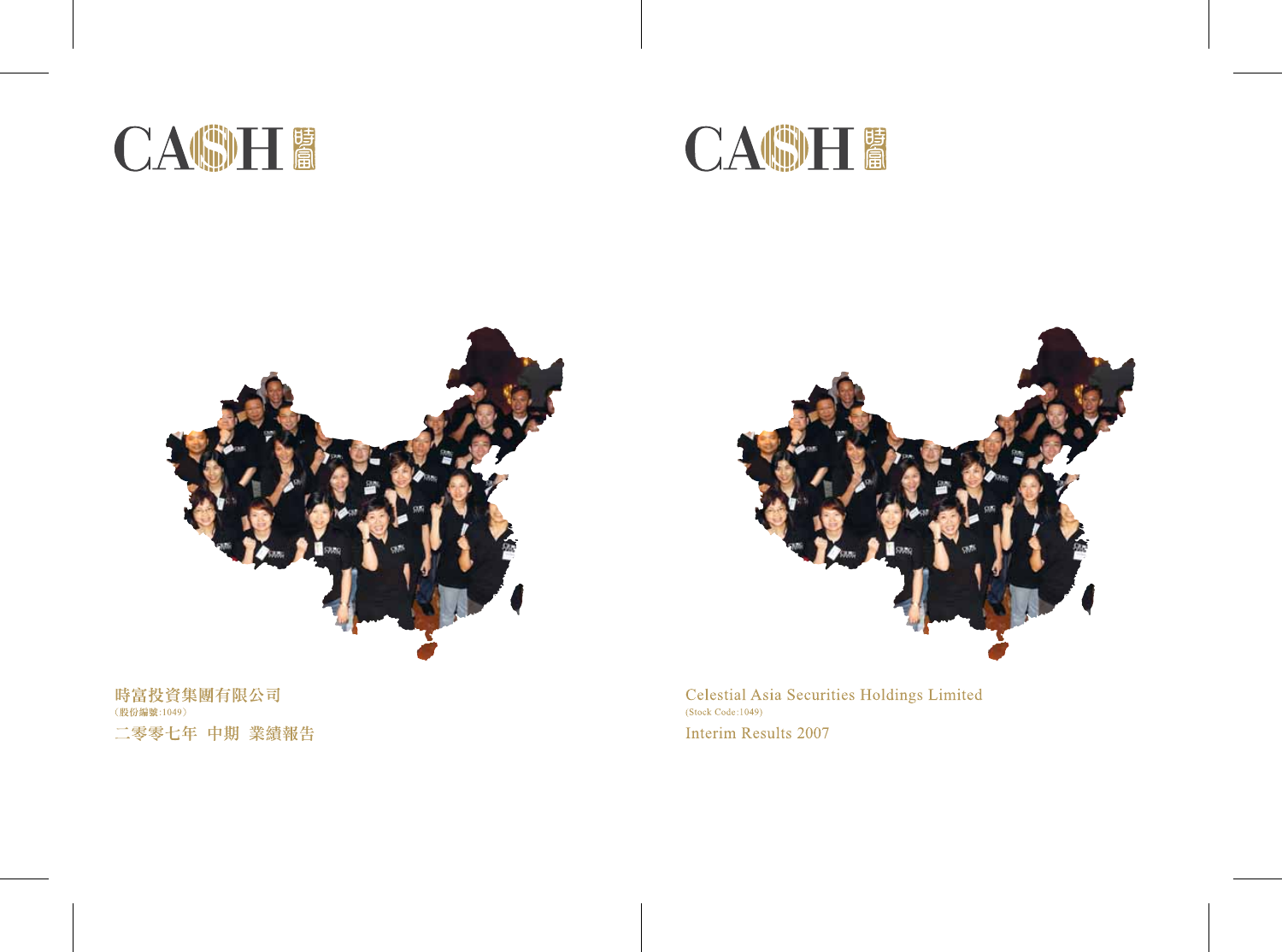# Consolidated Income Statement

The unaudited consolidated results of Celestial Asia Securities Holdings Limited ("Company" or "CASH") and its subsidiaries ("Group") for the six months ended 30 June 2007 together with the comparative figures for the last corresponding period are as follows:

|                                                         |              | <b>Unaudited</b><br>six months ended<br>30 June |                 |  |  |  |
|---------------------------------------------------------|--------------|-------------------------------------------------|-----------------|--|--|--|
|                                                         |              | 2007                                            | 2006            |  |  |  |
|                                                         | <b>Notes</b> | <b>HK\$'000</b>                                 | <b>HK\$'000</b> |  |  |  |
| Revenue                                                 | (3)          | 726,093                                         | 178,922         |  |  |  |
| Other income                                            |              | 4,141                                           |                 |  |  |  |
| Cost of sales for retailing business                    |              | (230, 522)                                      |                 |  |  |  |
| Salaries, allowances and commission                     |              | (106, 603)                                      | (90,061)        |  |  |  |
| Other operating, administrative and selling<br>expenses |              | (297, 183)                                      | (57, 458)       |  |  |  |
| Depreciation and amortisation                           |              | (18, 581)                                       | (7,607)         |  |  |  |
| Finance costs                                           |              | (42,660)                                        | (27, 395)       |  |  |  |
| Net gain on investments held for trading                |              | 43,398                                          | 3,034           |  |  |  |
| Loss on dilution of shareholding in subsidiary          |              |                                                 | (4,006)         |  |  |  |
| Share of profit in associate                            | (5)          |                                                 | 13,118          |  |  |  |
| Gain on disposal of partial interest in associate       |              |                                                 | 12,904          |  |  |  |
| Impairment loss recognised in respect of<br>goodwill    |              |                                                 | (5,000)         |  |  |  |
|                                                         |              |                                                 |                 |  |  |  |
| Profit before taxation                                  |              | 78,083                                          | 16,451          |  |  |  |
| <b>Taxation charge</b>                                  | (6)          | (10, 437)                                       | (4,090)         |  |  |  |
| Profit for the period                                   |              | 67,646                                          | 12,361          |  |  |  |
|                                                         |              |                                                 |                 |  |  |  |
| Attributable to shareholders:                           |              |                                                 |                 |  |  |  |
| Equity holders of the Company                           |              | 26,694                                          | 1,964           |  |  |  |
| Minority interests                                      |              | 40,952                                          | 10,397          |  |  |  |
|                                                         |              | 67,646                                          | 12,361          |  |  |  |
|                                                         |              |                                                 |                 |  |  |  |
| Earnings per share                                      | (7)          |                                                 |                 |  |  |  |
| $-$ Basic                                               |              | 4.1 HK cents                                    | 0.4 HK cent     |  |  |  |
| - Diluted                                               |              | 4.0 HK cents                                    | 0.4 HK cent     |  |  |  |
|                                                         |              |                                                 |                 |  |  |  |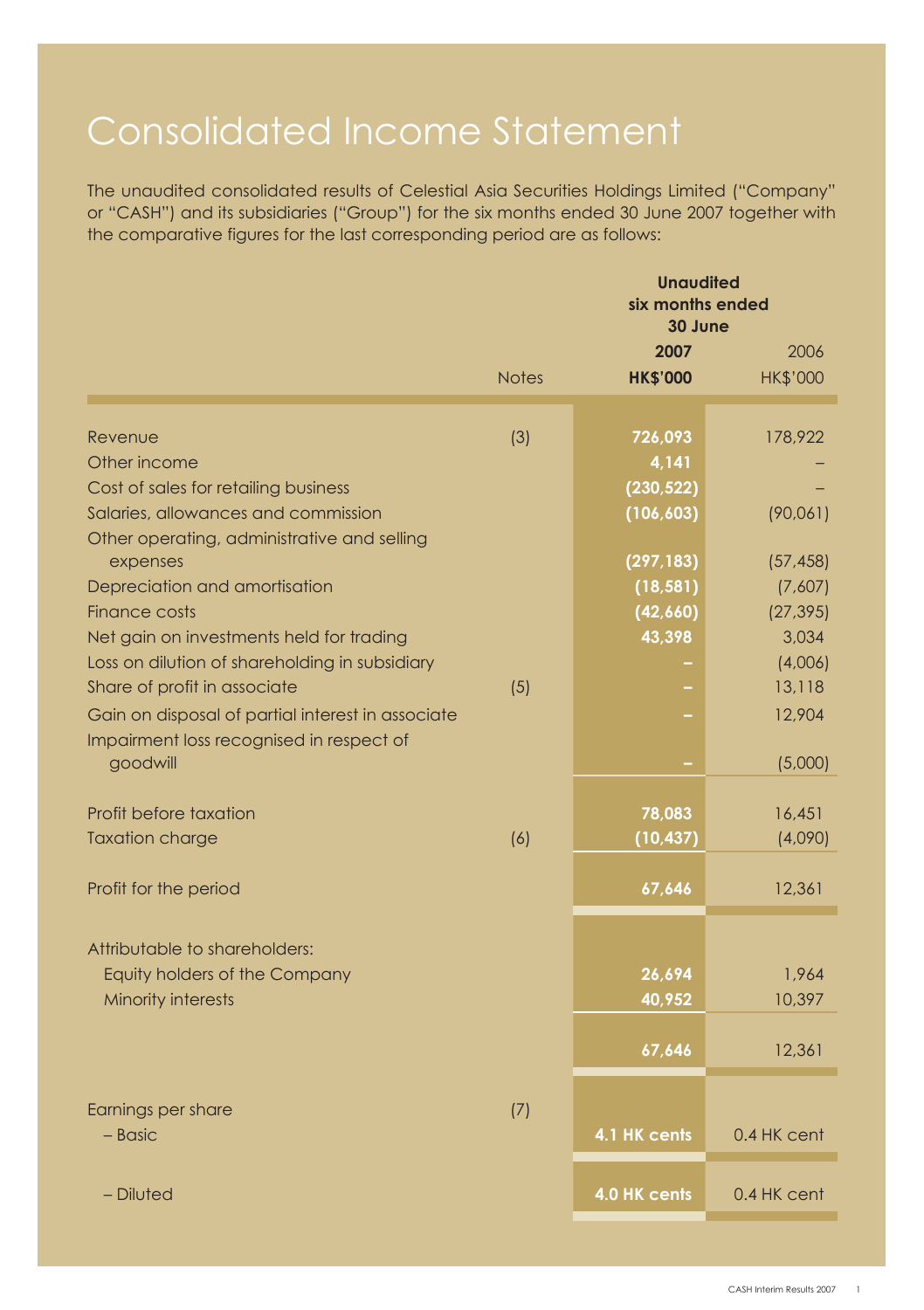# Consolidated Balance Sheet

|                                                |             | 30 June<br>2007  | 31 December<br>2006 |
|------------------------------------------------|-------------|------------------|---------------------|
|                                                |             | (Unaudited)      | (Audited)           |
|                                                | <b>Note</b> | <b>HK\$'000</b>  | <b>HK\$'000</b>     |
| <b>Non-current assets</b>                      |             |                  |                     |
| Property and equipment                         |             | 102,371          | 98,750              |
| Prepaid lease payments                         |             | 16,170           | 16,378              |
| Investment property                            |             | 5,000            | 5,000               |
| Available-for-sale investments                 |             |                  | 33,392              |
| Goodwill                                       |             | 212,734          | 212,027             |
| Shareholder's loan to associate                |             | 10,296           |                     |
| Intangible assets                              |             | 83,186           | 68,712              |
| Other assets                                   |             | 8,947            | 16,241              |
| Loan receivables                               |             | 90               | 656                 |
| Deferred tax assets                            |             | 1,575            | 1,575               |
|                                                |             |                  |                     |
|                                                |             | 440,369          | 452,731             |
|                                                |             |                  |                     |
| <b>Current assets</b>                          |             |                  |                     |
| <b>Inventories</b>                             |             | 55,331           | 49.624              |
| <b>Account receivables</b><br>Loan receivables | (8)         | 3,586,474        | 782,181<br>19,275   |
| Prepayments, deposits and other receivables    |             | 20,267<br>94,897 | 58,454              |
| Receivable for disposal of an associate        |             |                  | 76,187              |
| Amounts due from associates                    |             |                  | 373                 |
| Listed investments held for trading            |             | 44,586           | 49,325              |
| <b>Bank deposits under conditions</b>          |             | 91,636           | 78,075              |
| Bank balances - trust and segregated           |             |                  |                     |
| accounts                                       |             | 778,763          | 574,577             |
| Bank balances (general accounts) and cash      |             | 129,666          | 168,569             |
|                                                |             |                  |                     |
|                                                |             | 4,801,620        | 1,856,640           |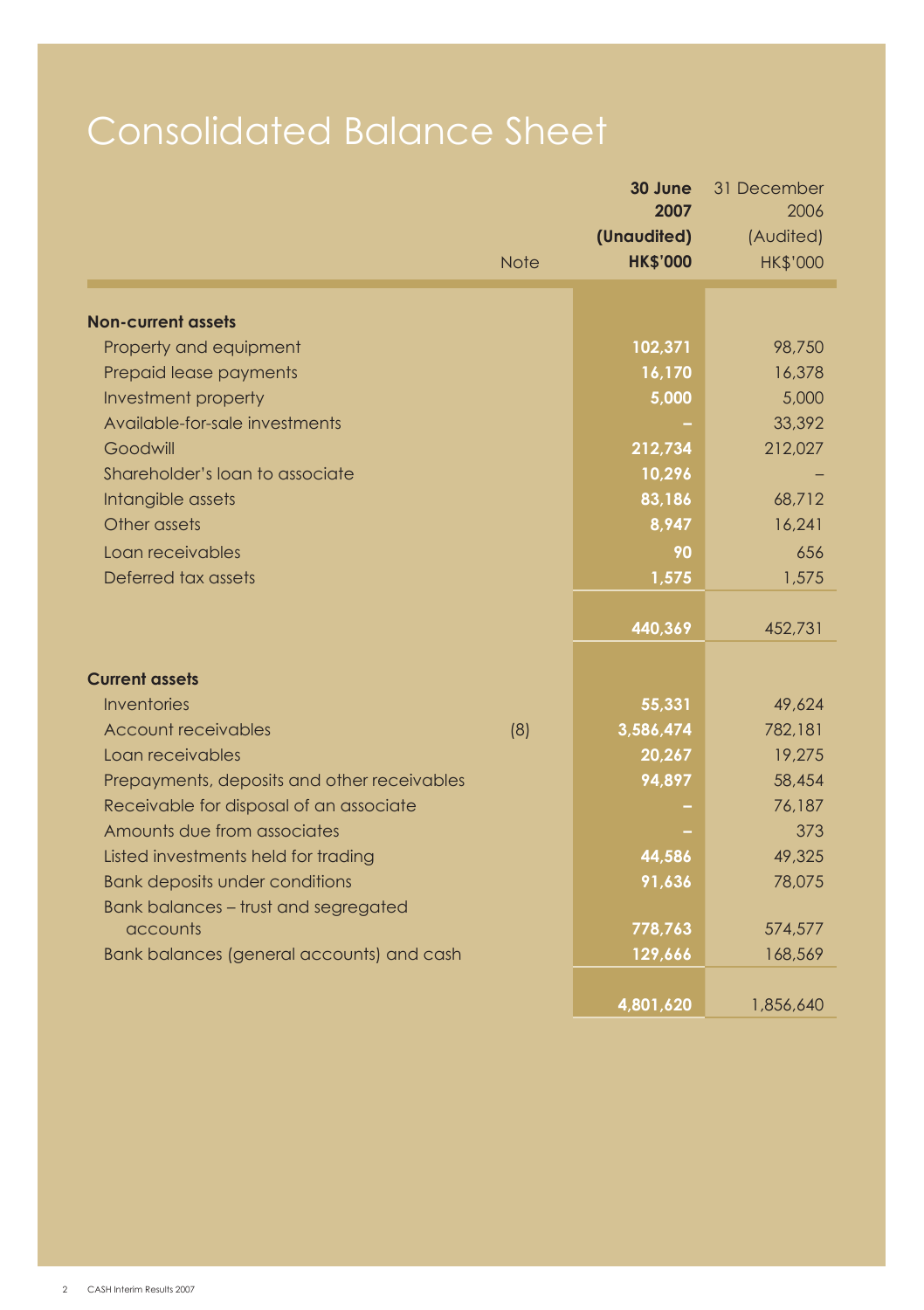|                                                                  |             | 30 June<br>2007   | 31 December<br>2006 |
|------------------------------------------------------------------|-------------|-------------------|---------------------|
|                                                                  |             | (Unaudited)       | (Audited)           |
|                                                                  | <b>Note</b> | <b>HK\$'000</b>   | <b>HK\$'000</b>     |
|                                                                  |             |                   |                     |
| <b>Current liabilities</b>                                       |             |                   |                     |
| Account payables                                                 | (9)         | 1,239,682         | 1,071,830           |
| Deferred revenue                                                 |             | 20,799            | 8,027               |
| Accrued liabilities and other payables                           |             | 166,439           | 109,467             |
| Payable for acquisition of subsidiaries                          |             |                   | 100,590             |
| <b>Taxation payable</b>                                          |             | 14,231            | 4,869               |
| Obligations under finance leases<br>- amount due within one year |             | 80                | 756                 |
| Borrowings - amount due within one year                          |             | 3,198,069         | 405,189             |
|                                                                  |             |                   |                     |
|                                                                  |             | 4,639,300         | 1,700,728           |
| <b>Net current assets</b>                                        |             | 162,320           | 155,912             |
|                                                                  |             |                   |                     |
| <b>Total assets less current liabilities</b>                     |             | 602,689           | 608,643             |
|                                                                  |             |                   |                     |
| <b>Capital and reserves</b>                                      |             |                   |                     |
| Share capital<br><b>Reserves</b>                                 | (11)        | 65,623<br>237,596 | 65,623<br>239,332   |
|                                                                  |             |                   |                     |
| Equity attributable to equity holders of                         |             |                   |                     |
| the Company                                                      |             | 303,219           | 304,955             |
| Share option reserve of a listed subsidiary                      |             | 2,496             | 2.496               |
| Minority interests                                               |             | 273,210           | 259,880             |
| <b>Total equity</b>                                              |             | 578,925           | 567,331             |
|                                                                  |             |                   |                     |
| <b>Non-current liabilities</b><br>Deferred tax liabilities       |             | 8,494             | 8.494               |
| Loan from joint venture                                          |             | 13,705            |                     |
| Obligations under finance leases                                 |             |                   |                     |
| - amount due after one year                                      |             |                   | 541                 |
| Borrowings – amount due after one year                           |             | 1,565             | 32,277              |
|                                                                  |             |                   |                     |
|                                                                  |             | 23,764            | 41,312              |
|                                                                  |             | 602,689           | 608,643             |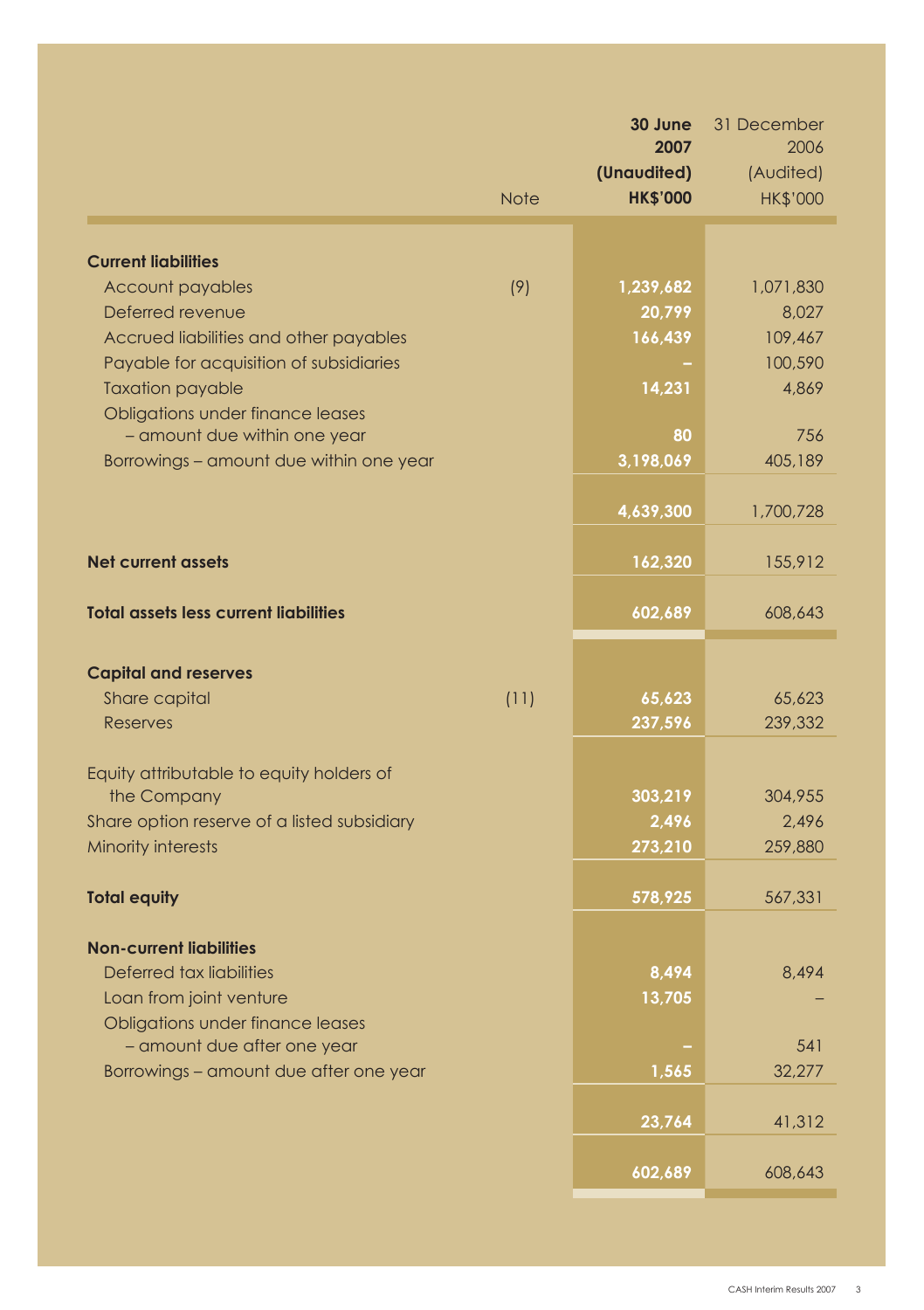## Condensed Consolidated Cash Flow **Statement**

|                                                                                                | <b>Unaudited</b><br>six months ended<br>30 June |                 |  |  |
|------------------------------------------------------------------------------------------------|-------------------------------------------------|-----------------|--|--|
|                                                                                                | 2006<br>2007                                    |                 |  |  |
|                                                                                                | <b>HK\$'000</b>                                 | <b>HK\$'000</b> |  |  |
|                                                                                                |                                                 |                 |  |  |
| Net cash used in operating activities                                                          | (2,818,645)                                     | (3, 471)        |  |  |
| Net cash used in investing activities                                                          | (10, 354)                                       | (81, 245)       |  |  |
| Net cash from financing activities                                                             | 2,790,096                                       | 165,579         |  |  |
| Net (decrease) increase in cash and cash equivalents                                           | (38,903)                                        | 80,863          |  |  |
| Cash and cash equivalents at beginning of period                                               | 168,569                                         | 118,219         |  |  |
| Cash and cash equivalents at end of period                                                     | 129,666                                         | 199,082         |  |  |
| Analysis of balances of cash and cash equivalents<br>Bank balances (general accounts) and cash | 129,666                                         | 199,082         |  |  |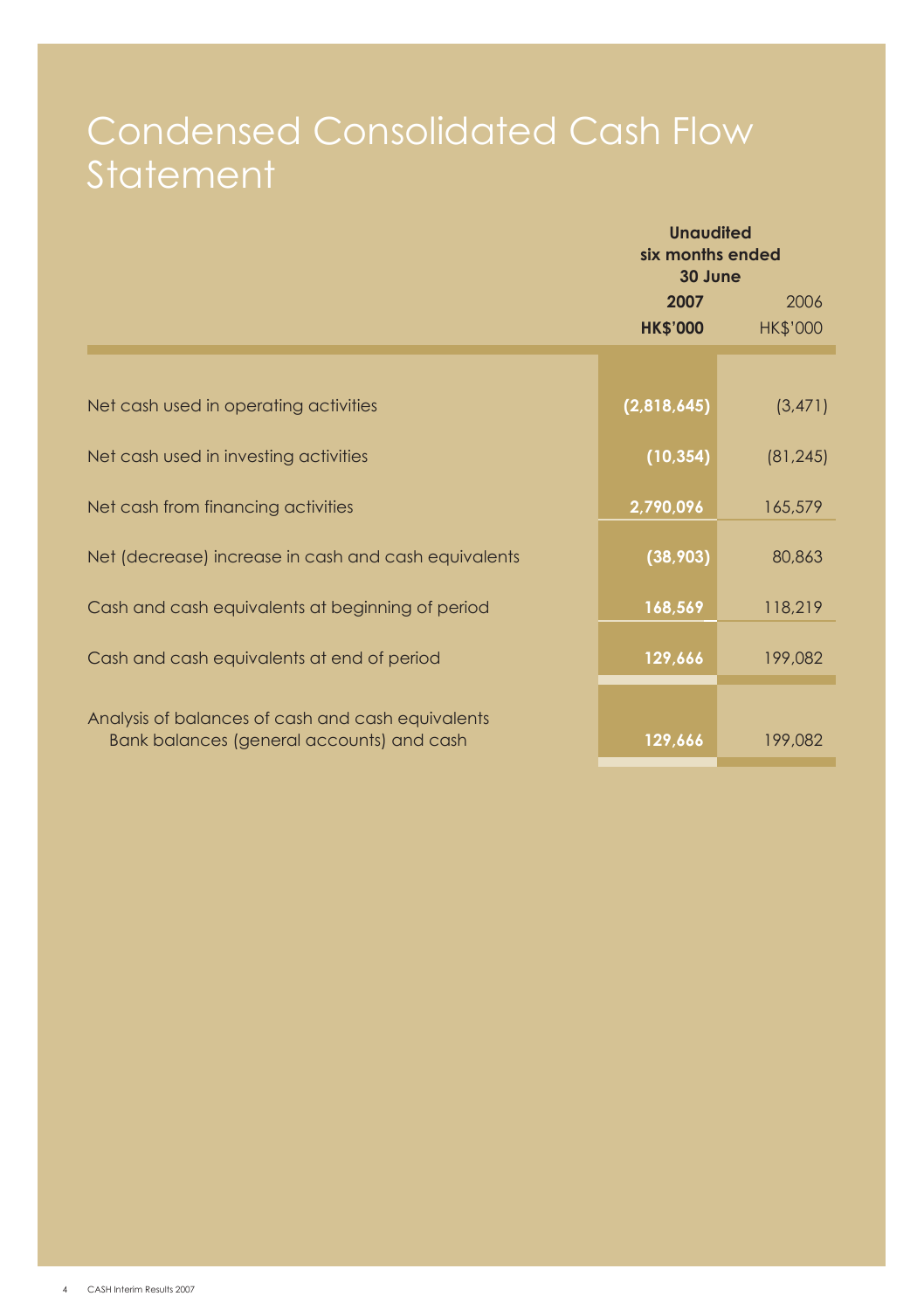# Consolidated Statement of Changes in Equity

|                                                                 |      | Unaudited six months ended 30 June 2007 |                                               |                        |                    |                  |                               |                            |                                      |                        |                 |                                                |                       |                 |
|-----------------------------------------------------------------|------|-----------------------------------------|-----------------------------------------------|------------------------|--------------------|------------------|-------------------------------|----------------------------|--------------------------------------|------------------------|-----------------|------------------------------------------------|-----------------------|-----------------|
|                                                                 |      |                                         | Attributable to equity holders of the Company |                        |                    |                  |                               |                            |                                      |                        |                 |                                                |                       |                 |
|                                                                 |      | Share<br>capital                        | Share<br>premium                              | Contributed<br>surplus | General<br>reserve | Other<br>reserve | <b>Translation</b><br>reserve | Share<br>option<br>reserve | Investment<br>revaluation<br>reserve | Accumulated<br>profits | Total           | option<br>reserve<br>of a listed<br>subsidiary | Minority<br>interests | Total           |
|                                                                 | Note | <b>HK\$'000</b>                         | <b>HK\$'000</b>                               | <b>HK\$'000</b>        | <b>HK\$'000</b>    | <b>HK\$'000</b>  | <b>HK\$'000</b>               | <b>HK\$'000</b>            | <b>HK\$'000</b>                      | <b>HK\$'000</b>        | <b>HK\$'000</b> | <b>HK\$'000</b>                                | <b>HK\$'000</b>       | <b>HK\$'000</b> |
|                                                                 |      |                                         |                                               |                        |                    |                  |                               |                            |                                      |                        |                 |                                                |                       |                 |
| At 1 January 2007                                               |      | 65,623                                  | 137.398                                       | 16,724                 | 1,160              | 12.314           | (288)                         | 422                        | 29,659                               | 41,943                 | 304,955         | 2.496                                          | 259,880               | 567,331         |
| Increase shareholding<br>interest in subsidiary                 | a    |                                         |                                               |                        |                    |                  |                               |                            |                                      |                        |                 | ٠                                              | (12, 757)             | (12, 757)       |
| Disposal of available-for-<br>sale investments                  |      |                                         |                                               |                        |                    |                  |                               |                            | (29, 659)                            | ٠                      | (29, 659)       |                                                |                       | (29, 659)       |
| 2006 CASH Financial<br>Services Group<br>Limited ("CFSG") final |      |                                         |                                               |                        |                    |                  |                               |                            |                                      |                        |                 |                                                |                       |                 |
| dividend paid                                                   |      |                                         |                                               |                        |                    |                  |                               |                            |                                      |                        |                 | ٠                                              | (14, 865)             | (14, 865)       |
| Increase revaluation                                            |      |                                         |                                               |                        |                    | 100              |                               |                            |                                      |                        | 100             |                                                |                       | 100             |
| Recognition of<br>employee share<br>option benefits             |      |                                         |                                               |                        |                    |                  | ٠                             | 1,129                      |                                      | ۰                      | 1,129           |                                                |                       | 1,129           |
| Net profit for the period                                       |      |                                         |                                               |                        |                    |                  |                               |                            | ٠                                    | 26,694                 | 26,694          |                                                | 40.952                | 67,646          |
|                                                                 |      |                                         |                                               |                        |                    |                  |                               |                            |                                      |                        |                 |                                                |                       |                 |
| At 30 June 2007                                                 |      | 65,623                                  | 137,398                                       | 16,724                 | 1,160              | 12,414           | (288)                         | 1,551                      |                                      | 68.637                 | 303,219         | 2,496                                          | 273,210               | 578,925         |

|                                                                       |                     | Unaudited six months ended 30 June 2006 |                                     |                                               |                                       |                                     |                                    |                          |                                                        |                                                   |                                   |                   |
|-----------------------------------------------------------------------|---------------------|-----------------------------------------|-------------------------------------|-----------------------------------------------|---------------------------------------|-------------------------------------|------------------------------------|--------------------------|--------------------------------------------------------|---------------------------------------------------|-----------------------------------|-------------------|
|                                                                       |                     |                                         |                                     | Attributable to equity holders of the Company |                                       |                                     |                                    |                          |                                                        | Share option                                      |                                   |                   |
| <b>Notes</b>                                                          |                     | Share<br>capital<br><b>HK\$'000</b>     | Share<br>premium<br><b>HK\$'000</b> | Contributed<br>surplus<br>HK\$'000            | General<br>reserve<br><b>HK\$'000</b> | Other<br>reserve<br><b>HK\$'000</b> | Accumulated<br>profits<br>HK\$'000 | Total<br><b>HK\$'000</b> | Convertible<br>loan note<br>equity reserve<br>HK\$'000 | reserve and<br>translation<br>reserve<br>HK\$'000 | Minority<br>interests<br>HK\$'000 | Total<br>HK\$'000 |
|                                                                       |                     |                                         |                                     |                                               |                                       |                                     |                                    |                          |                                                        |                                                   |                                   |                   |
| At 1 January 2006                                                     |                     | 43,748                                  | 99.512                              | 16.724                                        | 1.160                                 | 12.314                              | 9.886                              | 183,344                  | 581                                                    | 883                                               | 179.273                           | 364.081           |
| Issue of new shares by subsidiary                                     | (b)(i),(ii) & (iii) |                                         |                                     |                                               |                                       |                                     |                                    |                          |                                                        | $\overline{\phantom{a}}$                          | 79.380                            | 79,380            |
| Conversion of CFSG's convertible<br>loan note                         | [b](ii)             |                                         |                                     |                                               |                                       |                                     |                                    |                          | (308)                                                  |                                                   |                                   | (308)             |
| Arising from partial repayment of<br>CFSG's convertible loan note     | $[b]$ (ii)          |                                         |                                     |                                               |                                       |                                     |                                    |                          | (273)                                                  |                                                   |                                   | [273]             |
| Exchange difference arising from<br>translation of foreign operations |                     |                                         |                                     |                                               |                                       |                                     |                                    |                          |                                                        | 64                                                |                                   | 64                |
| Net profit for the period                                             |                     |                                         |                                     |                                               |                                       |                                     | 1,964                              | 1.964                    |                                                        | $\overline{\phantom{a}}$                          | 10,397                            | 12.361            |
| At 30 June 2006                                                       |                     | 43,748                                  | 99.512                              | 16.724                                        | 1.160                                 | 12.314                              | 11,850                             | 185,308                  |                                                        | 947                                               | 269,050                           | 455,305           |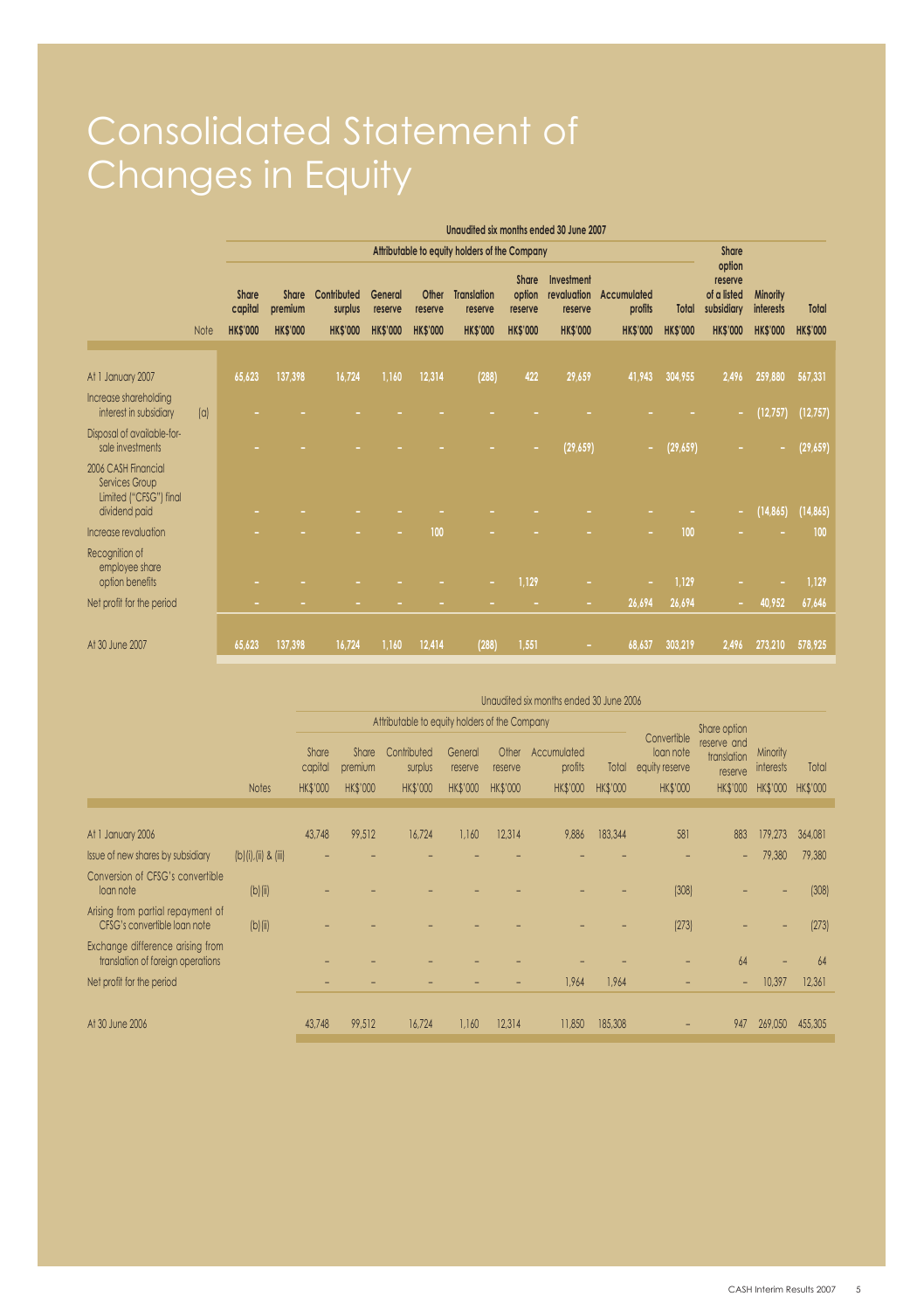#### Notes:

- (a) In June 2007, Celestial Investment Group Limited (a wholly-owned subsidiary of the Company) purchased 32,468,000 shares in CFSG at a price of HK\$0.38 per share. The Group's interest in CFSG was increased from 46.22% to 48.55%.
- (b) (i) On 10 January 2006, 155,000,000 CFSG's shares of HK\$0.10 each at a placing price of HK\$0.40 per a CFSG's share and 120,000,000 CFSG's shares of HK\$0.10 each at a subscription price of HK\$0.40 per a CFSG's share were issued by CFSG.
	- (ii) On 18 January 2006, 60,000,000 CFSG's shares of HK\$0.10 each at a conversion price of HK\$0.27 per a CFSG's share were issued by CFSG upon the exercise of partial conversion right attaching to the convertible loan note issued on 1 September 2004 by the noteholder in the amount of HK\$16,200,000.
	- (iii) On 26 January 2006, 1,170,000 CFSG's shares of HK\$0.10 each were issued by CFSG upon exercise of share options in CFSG by option holders at an exercise price of HK\$0.34 per a CFSG's share.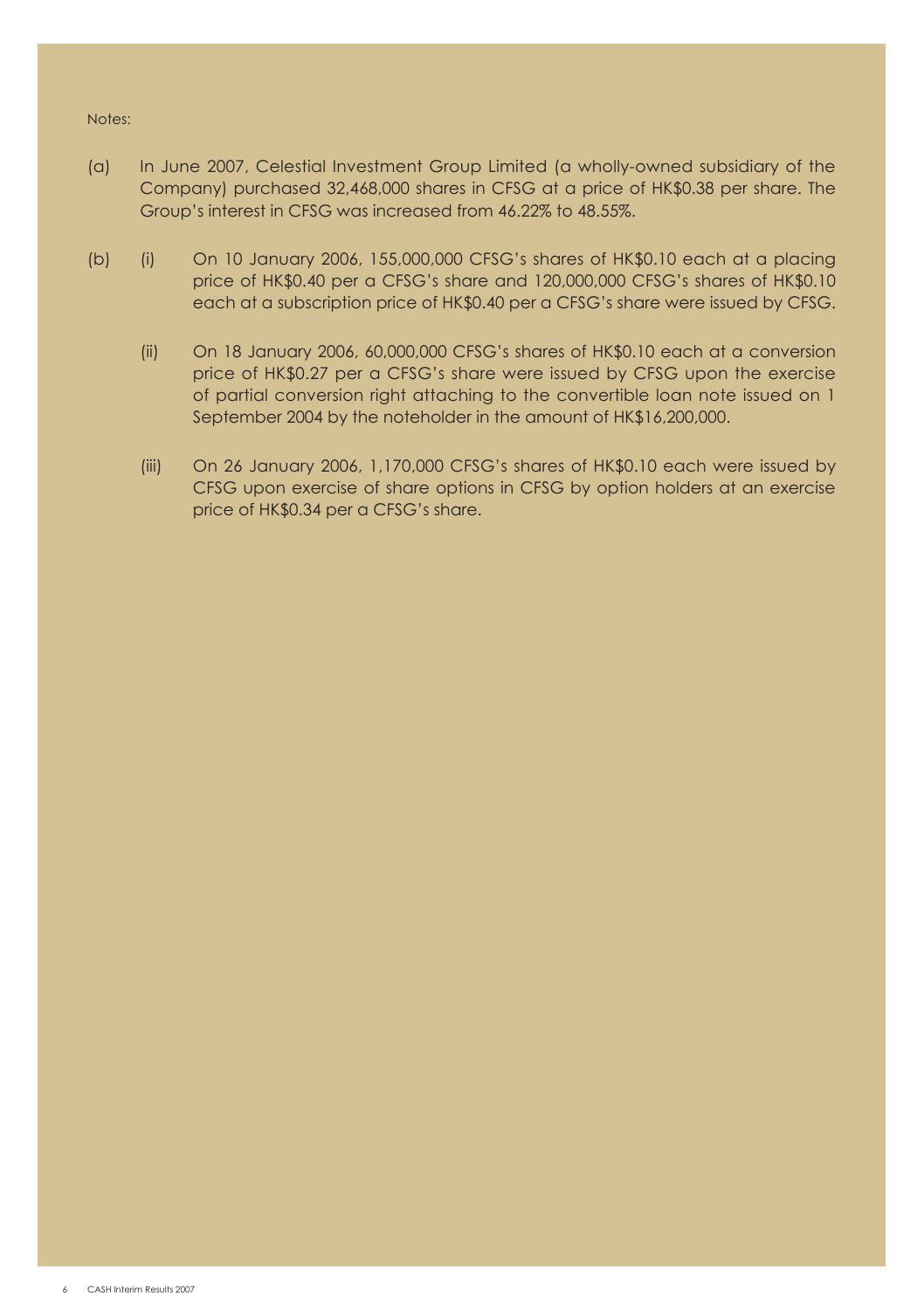Notes:

## **(1) Basis of preparation**

The unaudited consolidated results of the Group have been prepared in accordance with the applicable disclosure requirements of the Rules Governing the Listing of Securities on The Stock Exchange of Hong Kong Limited ("Stock Exchange") ("Listing Rules") and the Hong Kong Accounting Standard 34 "Interim Financial Reporting" issued by the Hong Kong Institute of Certified Public Accountants.

## **(2) Significant accounting policies**

The accounting policies and methods of computation used in the preparation of these accounts are consistent with those used in the annual accounts for the year ended 31 December 2006.

The new standards, amendment or interpretations which become effective and therefore are adopted in 2007 have no material impact on the results and financial position of the Group.

The Group has not early applied the following new standards, amendment or interpretations that have been issued but are not yet effective. The Directors of the Company anticipate that the application of these standards, amendment or interpretations will also have no material impact on the results and the financial position of the Group.

| <b>HKFRS 8</b>       | Operating segments <sup>1</sup>                              |
|----------------------|--------------------------------------------------------------|
| $HK(IFRIC) - INT 11$ | HKFRS 2 – Group and Treasury Share Transactions <sup>2</sup> |
| $HK(IFRIC) - INT 12$ | Service concession arrangements <sup>3</sup>                 |

*1 Effective for annual periods beginning on or after 1 January 2009.*

*2 Effective for annual periods beginning on or after 1 March 2007.*

*3 Effective for annual periods beginning on or after 1 January 2008.*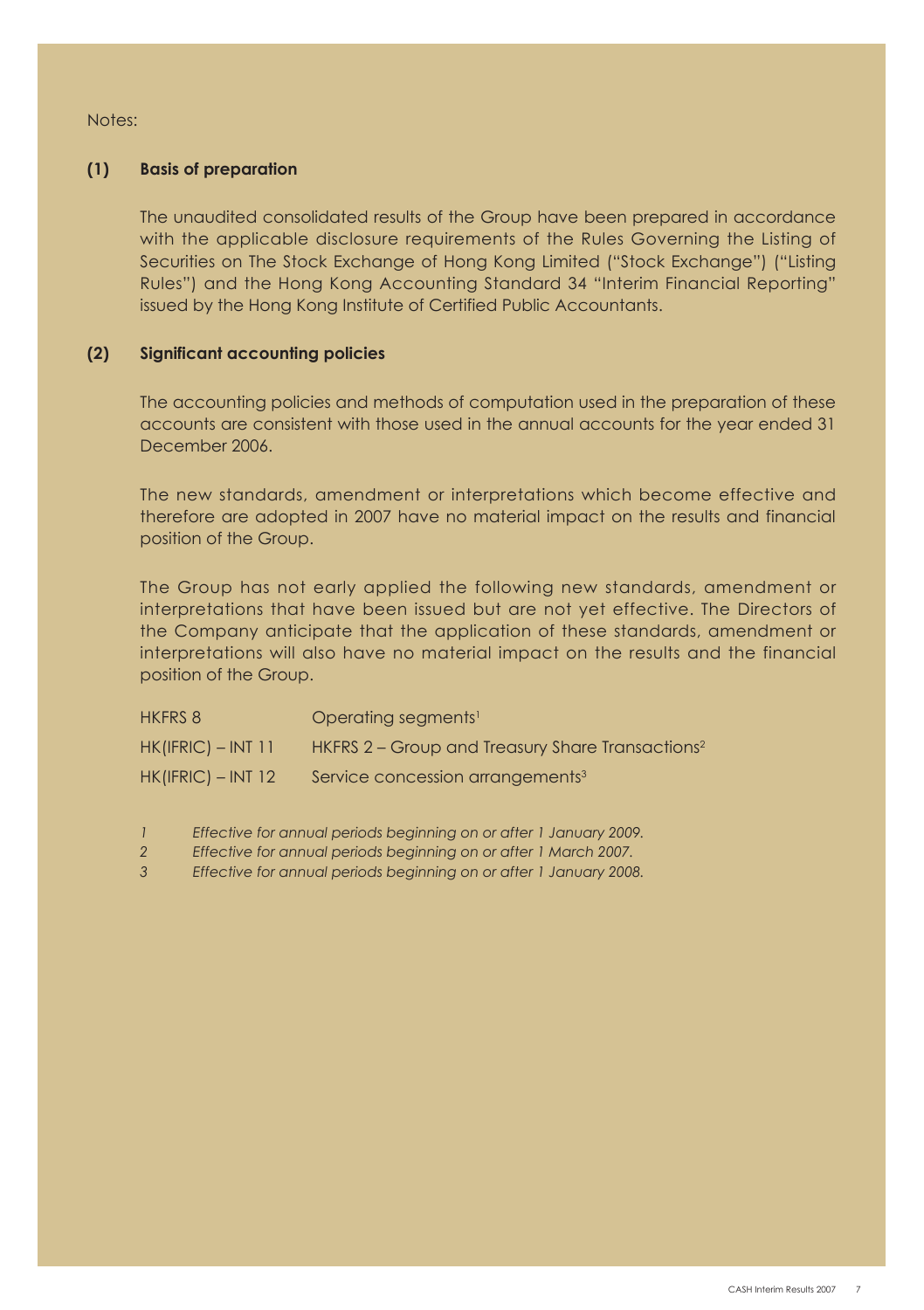|                                                                                   | <b>Unaudited</b><br>six months ended<br>30 June |                         |  |
|-----------------------------------------------------------------------------------|-------------------------------------------------|-------------------------|--|
|                                                                                   | 2007<br><b>HK\$'000</b>                         | 2006<br><b>HK\$'000</b> |  |
| Fees and commission income<br>Online game services income and sale of online game | 253.479                                         | 173,193                 |  |
| auxiliary products                                                                | 75.768                                          | 5.729                   |  |
| Licensing income<br>Sales of furniture and household goods and trendy             | 2,243                                           |                         |  |
| digital products, net of discounts and returns                                    | 394,603                                         |                         |  |
|                                                                                   | 726.093                                         | 178,922                 |  |

The Group signed a sale and purchase agreement to acquire the entire interest on the Hong Kong retail businesses from CASH Retail Management Group Limited ("CRMG") on 20 February 2006. This acquisition was completed on 30 June 2006. As a result, the financial results of the retail business is consolidated to the Group's results since 30 June 2006.

#### **(4) Business and geographical segments**

#### *Business segments*

For management purposes, the Group is currently organised into four main operating divisions, namely, financial services, online game services, retailing, investment holding. The online game services division arose from acquisition of online game business on 10 January 2006 and the retailing division arose from acquisition of retailing business on 30 June 2006. These divisions are the basis on which the Group reports its primary segment information.

Principal activities are as follows:

| <b>Financial services</b> | Broking, financing, corporate finance services, wealth<br>management and securities trading          |
|---------------------------|------------------------------------------------------------------------------------------------------|
| Online game<br>services   | Provision of online game services, sales of online game auxiliary<br>products and licensing services |
| Retailing                 | Sales of furniture and household goods and trendy digital<br>products                                |
| Investment holding        | <b>Strategic investments</b>                                                                         |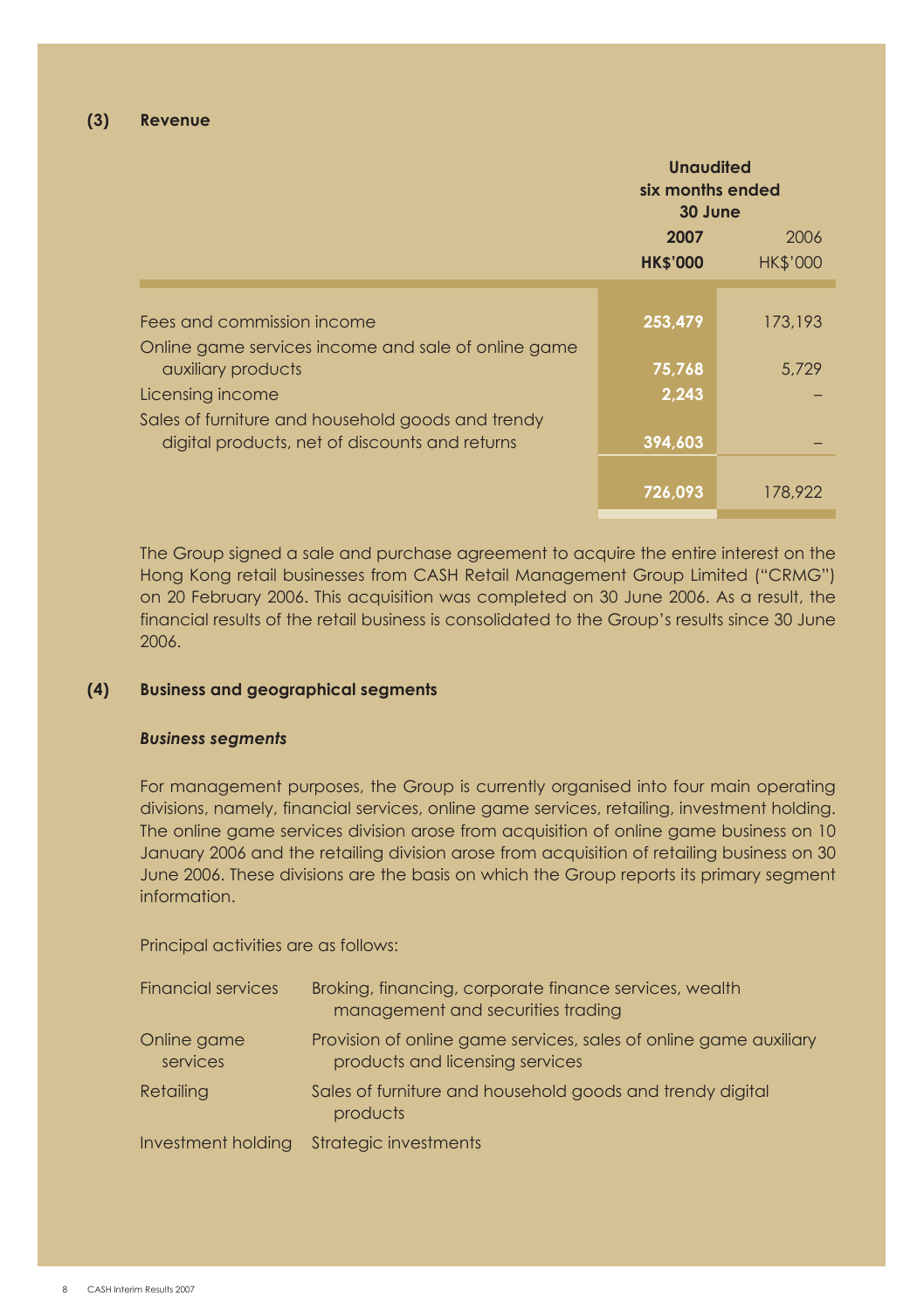Segment information about these businesses is presented as follows:

|                                                              | <b>Financial</b><br>services<br><b>HK\$'000</b> | game<br>services<br><b>HK\$'000</b> | <b>Retailing</b><br><b>HK\$'000</b> | <b>Investment</b><br>holding<br><b>HK\$'000</b> | <b>Consolidated</b><br><b>HK\$'000</b> |
|--------------------------------------------------------------|-------------------------------------------------|-------------------------------------|-------------------------------------|-------------------------------------------------|----------------------------------------|
| Revenue                                                      | 253,479                                         | 78,011                              | 394,603                             |                                                 | 726,093                                |
|                                                              |                                                 |                                     |                                     |                                                 |                                        |
| Segment profit (loss)                                        | 76,204                                          | (7, 483)                            | (15,682)                            |                                                 | 53,039                                 |
| Net gain on investments<br>held for trading<br>Finance costs |                                                 |                                     |                                     |                                                 | 43,398<br>(1,980)                      |
| Unallocated corporate<br>expenses                            |                                                 |                                     |                                     |                                                 | (16, 374)                              |
| Profit before taxation<br><b>Taxation charge</b>             |                                                 |                                     |                                     |                                                 | 78,083<br>(10, 437)                    |
| Profit for the period                                        |                                                 |                                     |                                     |                                                 | 67,646                                 |

 *Income statement for the six months ended 30 June 2007*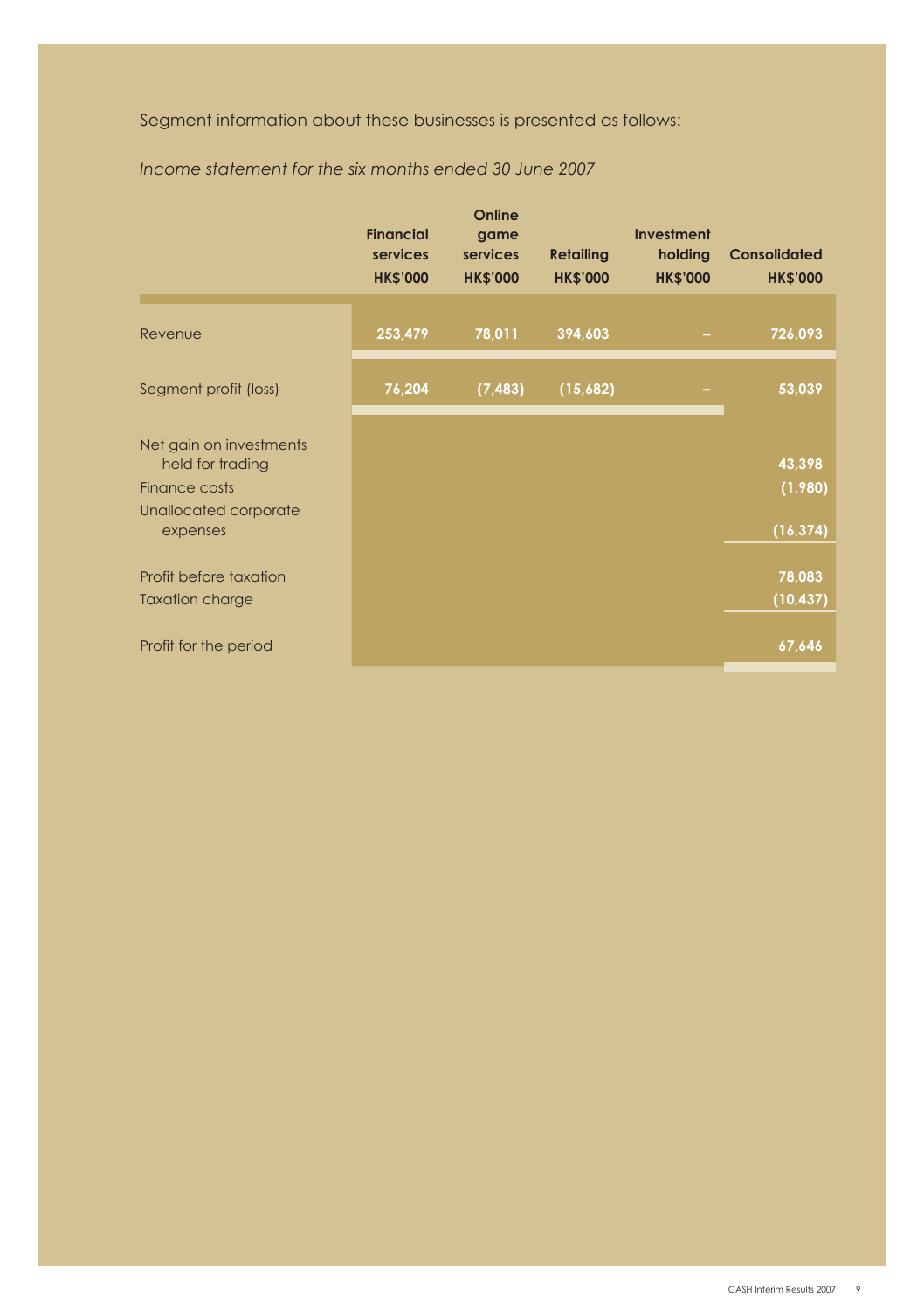## *Income statement for the six months ended 30 June 2006*

|                                                                                                                                                                                                                                                                                                  | Financial<br>services<br><b>HK\$'000</b> | Online<br>game<br>services<br><b>HK\$'000</b> | Investment<br>holding<br><b>HK\$'000</b> | Consolidated<br><b>HK\$'000</b>                                         |
|--------------------------------------------------------------------------------------------------------------------------------------------------------------------------------------------------------------------------------------------------------------------------------------------------|------------------------------------------|-----------------------------------------------|------------------------------------------|-------------------------------------------------------------------------|
| Revenue                                                                                                                                                                                                                                                                                          | 173,193                                  | 5,729                                         |                                          | 178,922                                                                 |
| Segment profit (loss)                                                                                                                                                                                                                                                                            | 33,294                                   | (14, 578)                                     | (128)                                    | 18,588                                                                  |
| Net gain on investments held for trading<br>Share of profit in associate<br>Finance costs<br>Unallocated corporate expenses<br>Impairment loss recognised in respect of<br>goodwill<br>Gain on disposal of partial interest in<br>associate<br>Loss on dilution of shareholding in<br>subsidiary |                                          |                                               |                                          | 3,034<br>13,118<br>(4,875)<br>(17, 312)<br>(5,000)<br>12,904<br>(4,006) |
| Profit before taxation<br><b>Taxation charge</b>                                                                                                                                                                                                                                                 |                                          |                                               |                                          | 16,451<br>(4,090)                                                       |
| Profit for the period                                                                                                                                                                                                                                                                            |                                          |                                               |                                          | 12,361                                                                  |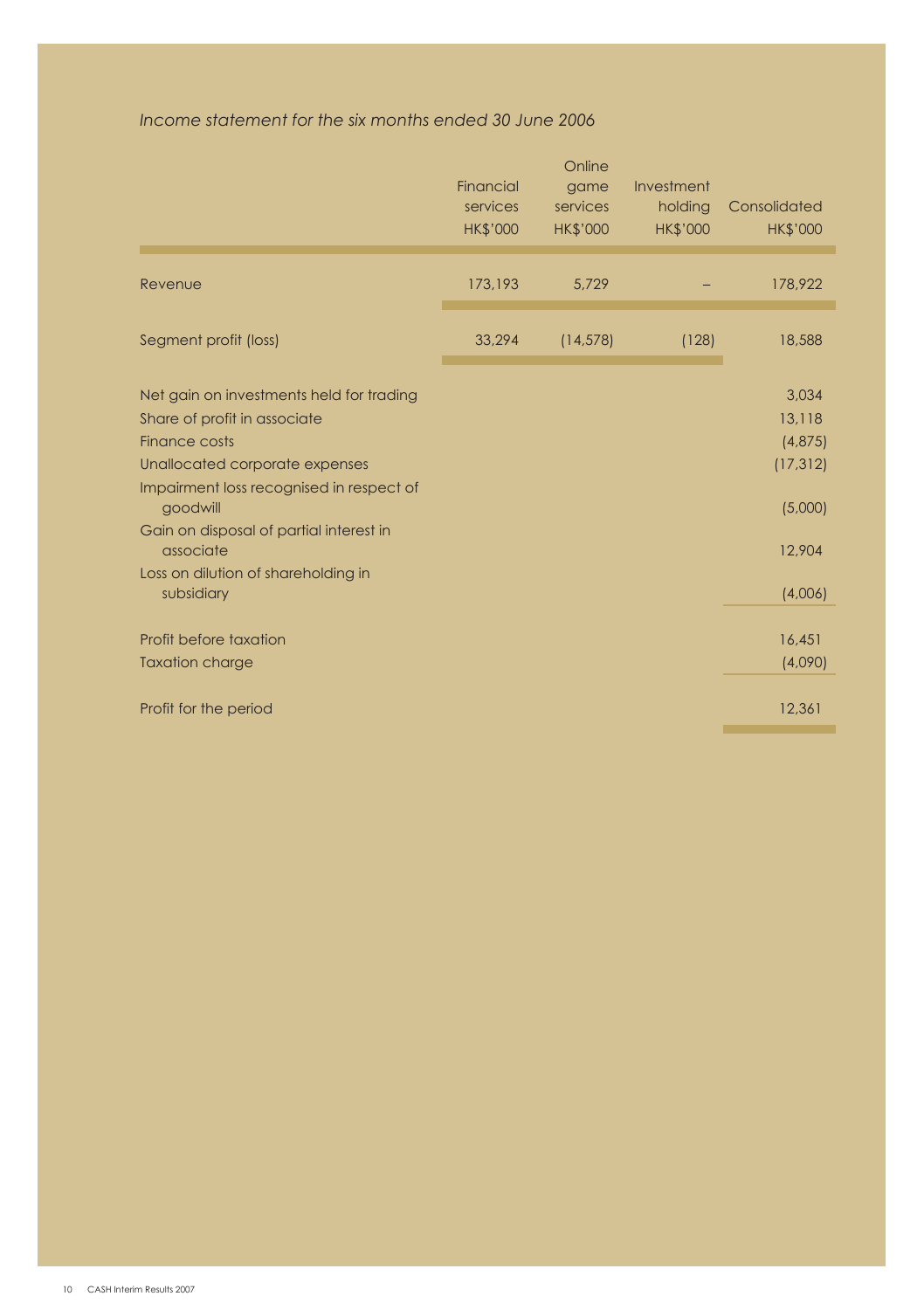### *Geographical segments*

The Group's operations are located in Hong Kong, the People's Republic of China ("PRC") and Taiwan. For the activities of financial services and retailing, they are mainly based in Hong Kong and the revenue of these activities are substantially derived from Hong Kong. The online game business activities are mainly based in PRC and Taiwan and the revenue of these activities are derived mainly from PRC and Taiwan.

|            |                 | <b>Unaudited</b><br>six months ended<br>30 June |  |  |
|------------|-----------------|-------------------------------------------------|--|--|
|            | 2007            | 2006                                            |  |  |
|            | <b>HK\$'000</b> | <b>HK\$'000</b>                                 |  |  |
|            |                 |                                                 |  |  |
| Hong Kong  | 647,403         | 178,922                                         |  |  |
| <b>PRC</b> | 48,550          |                                                 |  |  |
| Taiwan     | 30,140          |                                                 |  |  |
|            |                 |                                                 |  |  |
|            | 726,093         | 178,922                                         |  |  |

## **(5) Share of profit in associate**

On 1 January 2006, the Group held 443,572,587 shares (about 40.59% of the issued share capital as at that date) in CRMG. In February 2006, the Group disposed of 54,545,000 shares in CRMG at a total consideration of approximately HK\$30 million and the Group held 389,027,587 shares (being about 35.60% of the issued share capital as at that date) in CRMG on 30 June 2006. The disposals resulted in a gain of approximately HK\$13.1 million for the Group for the six months ended 30 June 2006.

In October 2006, the Group further disposed of 294,965,087 shares in CRMG at a total consideration of approximately HK\$106 million. After this disposal, the Group held 94,062,500 shares (being about 8.61% of the issued share capital as at that date) in CRMG which was classified as available-for-sale investments instead of associate in the consolidated balance sheet since such disposal date.

In March 2007, the Group disposed of all the remaining 94,062,500 shares in CRMG at a total consideration of about HK\$19.8 million and the Group did not hold any shareholding interest in CRMG on 30 June 2007. The sale of investments resulted in a gain of approximately HK\$18.6 million for the Group for the six months ended 30 June 2007.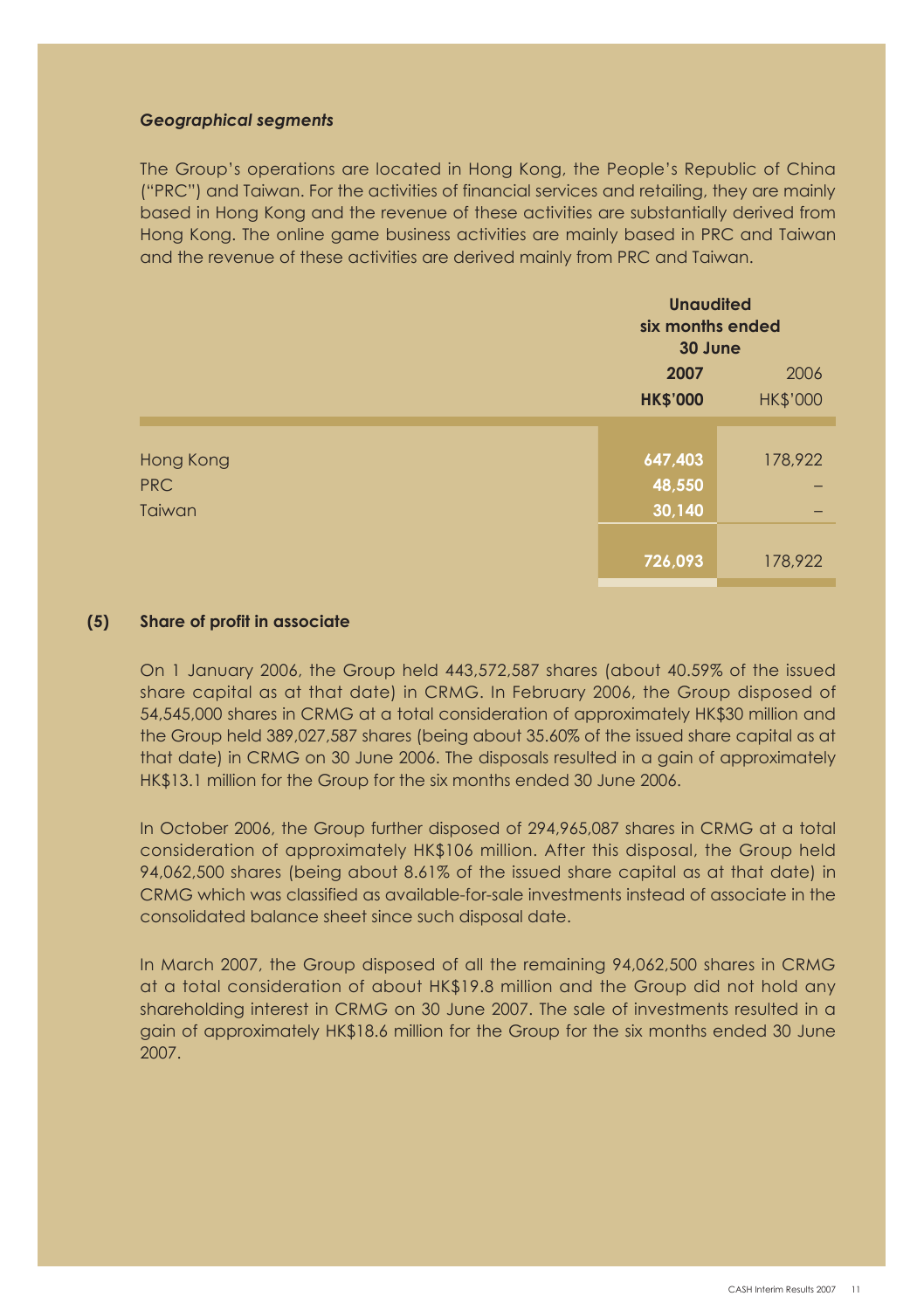|                                                                    | <b>Unaudited</b><br>six months ended<br>30 June    |                |
|--------------------------------------------------------------------|----------------------------------------------------|----------------|
|                                                                    | 2007<br>2006<br><b>HK\$'000</b><br><b>HK\$'000</b> |                |
| Profits tax:<br>$-$ PRC<br>- Hong Kong<br>Deferred taxation charge | 137<br>10,300<br>$\overline{\phantom{a}}$          | 1,590<br>2,500 |
|                                                                    | 10,437                                             | 4.090          |

Hong Kong profits tax has been provided at the rate of 17.5% on the estimated assessable profits for both periods.

No provision for taxation has been made for subsidiary located in Taiwan as no assessable profit had arisen for the period.

Certain subsidiaries of the Company are operating in PRC. They are subject to a tax rate of 15% because they were registered in 張江高科技園區 (translated as Shanghai Zhang Jiang High Technological Zone).

Part of the deferred tax asset of HK\$2,500,000 had been utilised in 2006 due to assessable profit was expected to be earned by certain subsidiaries. No other deferred tax asset has been recognised in the financial statements due to the unpredictability of future taxable profit streams.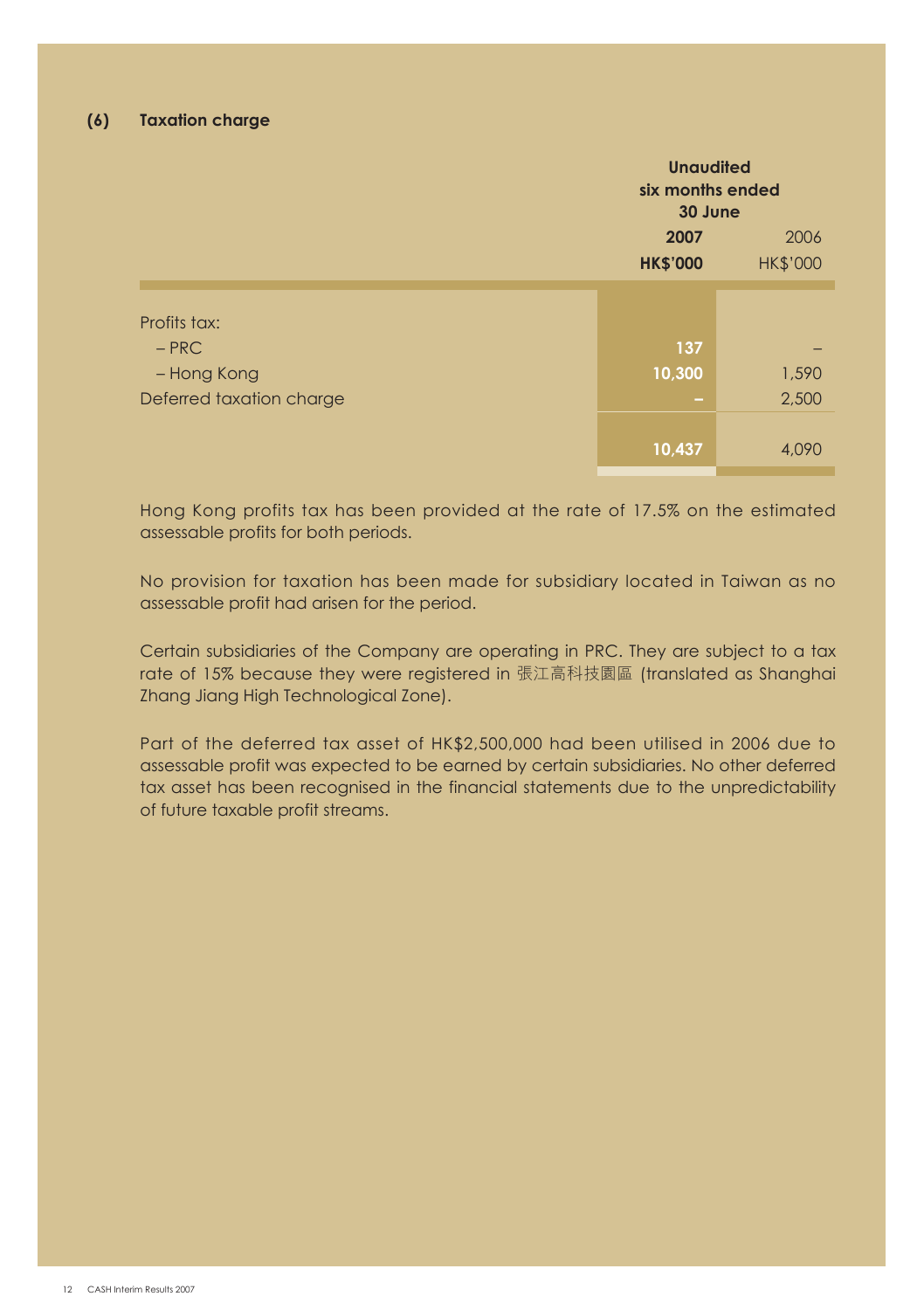## **(7) Earnings per share**

The calculation of basic and diluted earnings per share attributable to the ordinary equity holders of the Company for the six months ended 30 June 2007 together with the comparative figures for 2006 are based on the following data:

|                                                                                                    | <b>Unaudited</b><br>six months ended<br>30 June |                 |
|----------------------------------------------------------------------------------------------------|-------------------------------------------------|-----------------|
|                                                                                                    | 2007                                            | 2006            |
|                                                                                                    | <b>HK\$'000</b>                                 | <b>HK\$'000</b> |
| Profit for the purpose of basic and diluted earnings per<br>share                                  |                                                 |                 |
| (Profit for the period attributable to equity holders<br>of the Company)                           | 26,694                                          | 1,964           |
| Number of shares                                                                                   |                                                 |                 |
| Weighted average number of ordinary shares for the<br>purpose of basic earnings per share          | 656,225,740                                     | 437,483,827     |
| Effect of dilutive potential ordinary shares on share<br>options assumed exercise of share options | 11,516,708                                      | N/A             |
| Weighted average number of ordinary shares for the<br>purpose of diluted earnings per share        | 667,742,448                                     | 437,483,827     |

## **Earnings per share**

|                            | <b>Unaudited</b><br>six months ended<br>30 June<br>2006<br>2007 |               |  |
|----------------------------|-----------------------------------------------------------------|---------------|--|
| Basic earnings per share   | 4.1 HK cents                                                    | $0.4$ HK cent |  |
| Diluted earnings per share | 4.0 HK cents                                                    | $0.4$ HK cent |  |

The computation of diluted earnings per share for the six months ended 30 June 2006 does not assume the exercise of the Company's outstanding share options as the exercise prices of those options were higher than the average market price for shares for that period.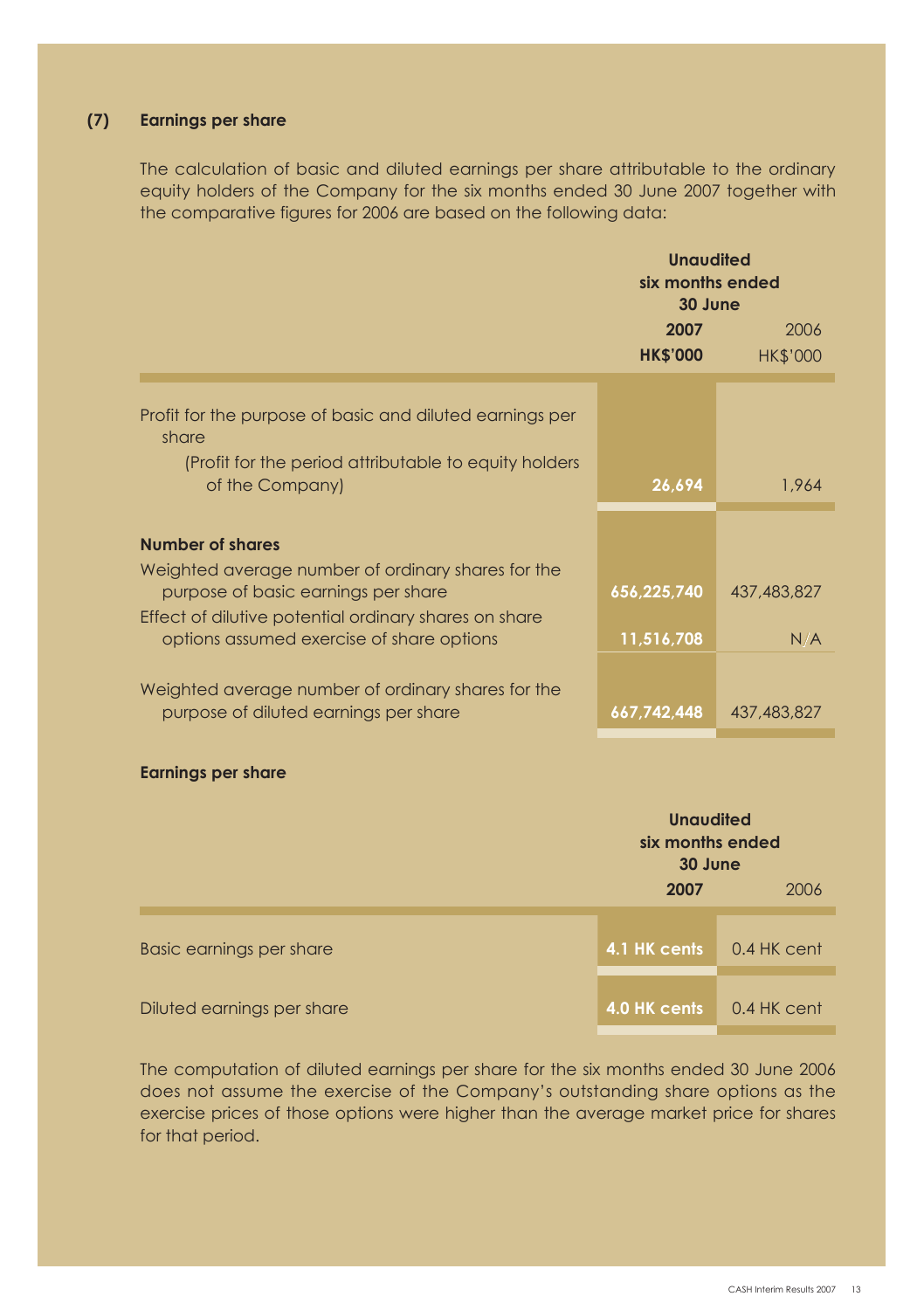## **(8) Account receivables**

|                                                                                                                | 30 June<br>2007<br>(Unaudited)<br><b>HK\$'000</b> | 31 December<br>2006<br>(Audited)<br><b>HK\$'000</b> |
|----------------------------------------------------------------------------------------------------------------|---------------------------------------------------|-----------------------------------------------------|
| Account receivables arising from the business of                                                               |                                                   |                                                     |
| dealing in securities and equity options:                                                                      |                                                   |                                                     |
| Clearing houses, brokers and dealers                                                                           | 191,398                                           | 125,450                                             |
| Cash clients                                                                                                   | 154,101                                           | 112,334                                             |
| <b>Margin clients</b>                                                                                          | 456,179                                           | 443,524                                             |
| Clients of subscription for initial public offerings<br>(''IPOs")                                              | 2,693,267                                         |                                                     |
| Account receivables arising from the business of<br>dealing in futures and options:                            |                                                   |                                                     |
| Clearing houses, brokers and dealers                                                                           | 77,811                                            | 83,847                                              |
| Commission receivables from brokerage of mutual<br>funds and insurance-linked investment plans and<br>products | 3.455                                             | 3.479                                               |
| Account receivables arising from the business of<br>provision of corporate finance services                    | 1,177                                             | 372                                                 |
| Account receivables arising from the business of<br>provision of online game services                          | 8,608                                             | 12,715                                              |
| <b>Trade debtors</b>                                                                                           | 478                                               | 460                                                 |
|                                                                                                                | 3,586,474                                         | 782,181                                             |

The settlement terms of account receivables arising from the business of dealing in securities and equity options are two days after trade date, and account receivables arising from the business of dealing in futures and options are one day after trade date.

Except for the loans to margin clients as mentioned below, all the account receivables arising from the business of dealing in securities and equity options aged within 30 days.

Loans to margin clients are secured by clients' pledged securities, repayable on demand and bear interest at commercial rates. No aged analysis is disclosed as in the opinion of Directors of the Company, the aged analysis does not give additional value in view of the nature of business of share margin financing.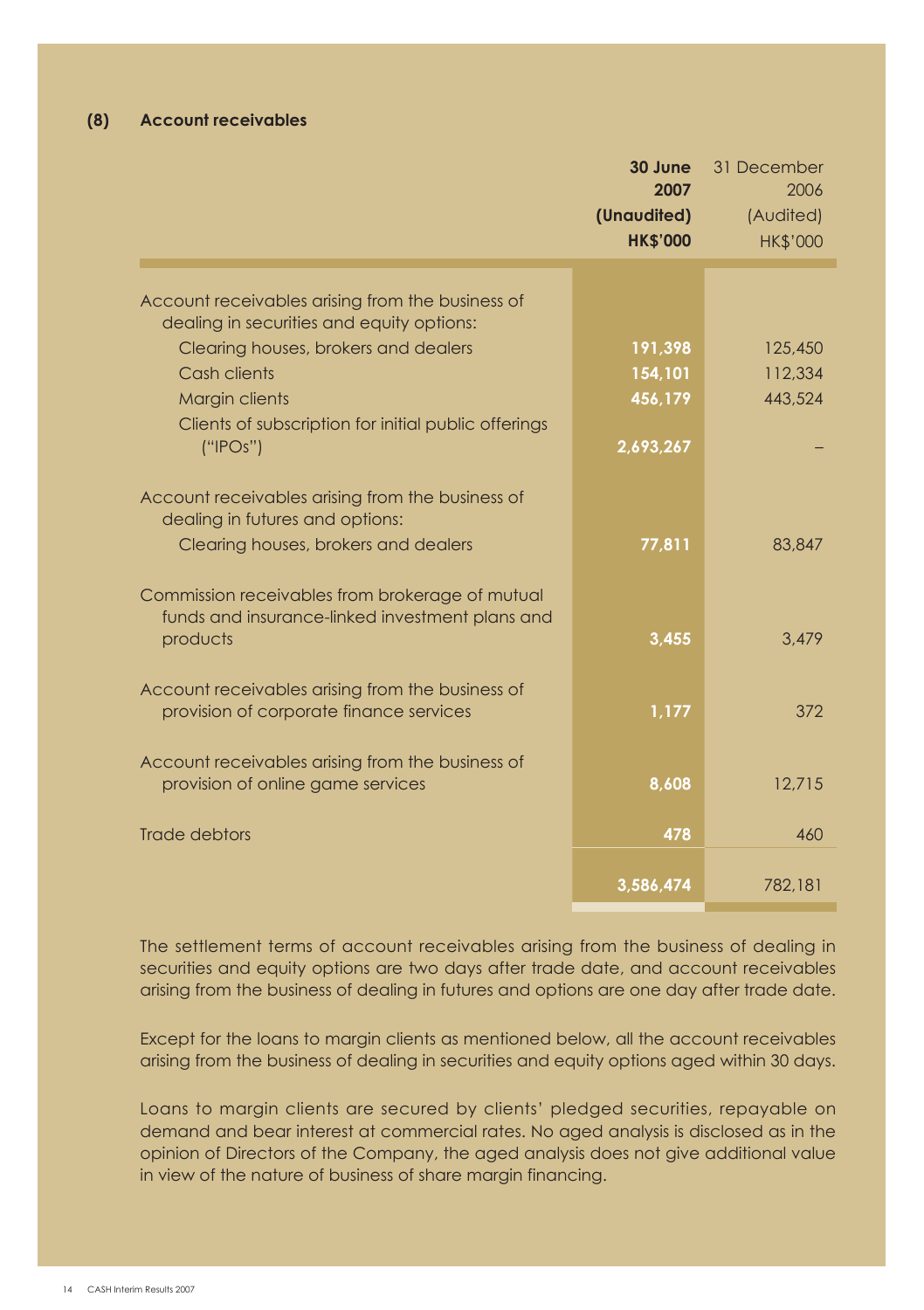In previous period, included in account receivables from margin clients arising from the business of dealing in securities is an amount due from an entity in which Kwan Pak Hoo Bankee has a significant beneficial interest and is a Director. However, no such advance of this kind was outstanding during any time of the current period.

In respect of the commission receivables from brokerage of mutual funds and insurance-linked investment plans and products, account receivables arising from the business of provision of corporate finance services and online game services and trade debtors, the Group allows a credit period of 30-90 days. The aged analysis is as follows:

|               | 30 June<br>2007<br>(Unaudited) | 31 December<br>2006<br>(Audited) |
|---------------|--------------------------------|----------------------------------|
|               | <b>HK\$'000</b>                | <b>HK\$'000</b>                  |
|               |                                |                                  |
| $0 - 30$ days | 11,528                         | 11,160                           |
| $31-60$ days  | 851                            | 2,409                            |
| $61-90$ days  | 72                             | 1,693                            |
| Over 90 days  | 1,267                          | 1,764                            |
|               | 13,718                         | 17,026                           |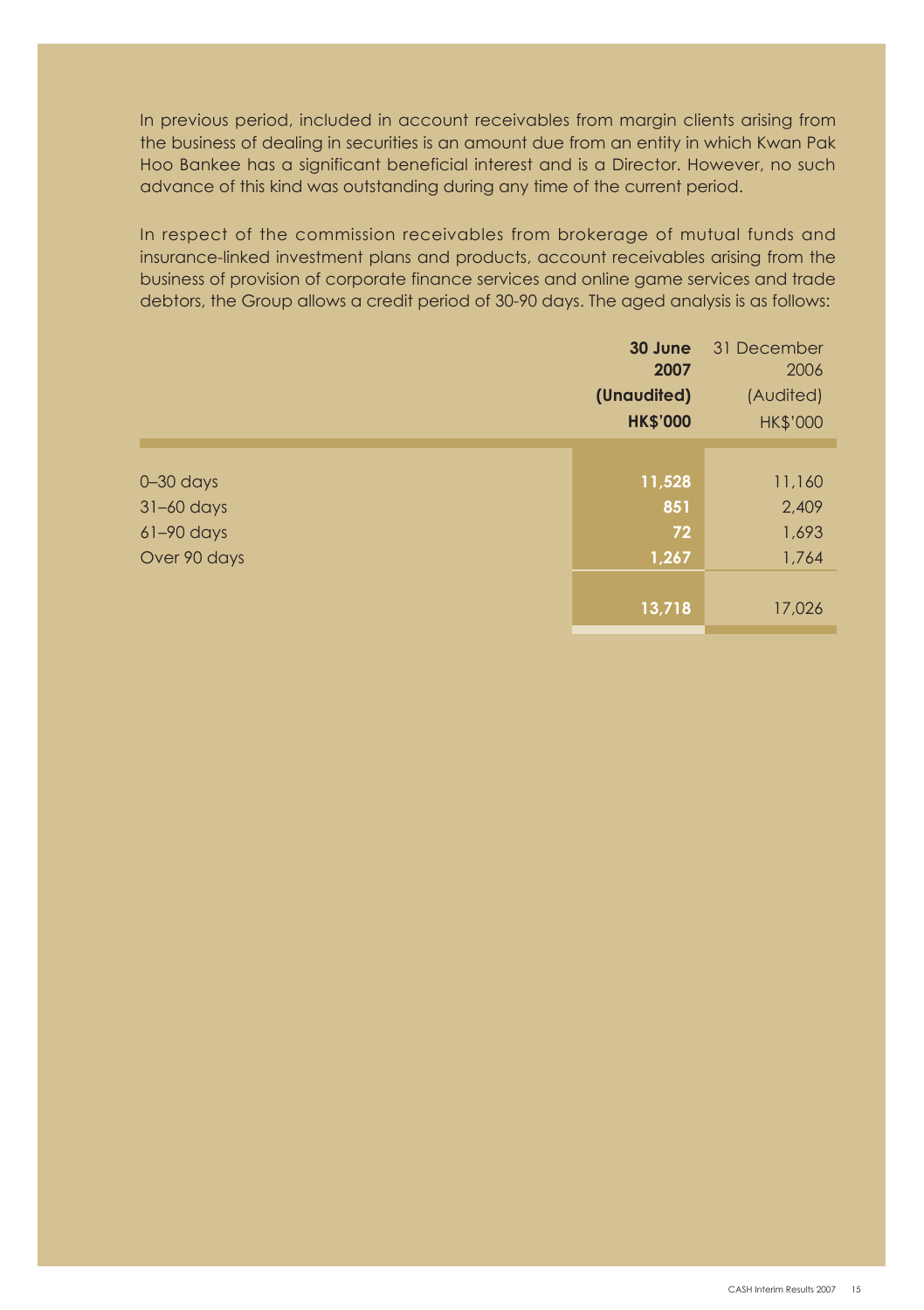|                                                                                                                | 30 June<br>2007 | 31 December<br>2006 |
|----------------------------------------------------------------------------------------------------------------|-----------------|---------------------|
|                                                                                                                | (Unaudited)     | (Audited)           |
|                                                                                                                | <b>HK\$'000</b> | <b>HK\$'000</b>     |
|                                                                                                                |                 |                     |
| Account payables arising from the business of<br>dealing in securities and equity options:                     |                 |                     |
| Cash clients                                                                                                   | 780,910         | 679,498             |
| Margin clients                                                                                                 | 168,213         | 106.132             |
| Account payables to clients arising from the business<br>of dealing in futures and options                     | 136,218         | 142,500             |
| Account payables to clients arising from the business<br>of dealing in leveraged foreign exchange<br>contracts | 4.434           | 2.798               |
| Account payables arising from the business of the<br>online game services                                      | 12,086          | 937                 |
| Trade creditors                                                                                                | 137,821         | 139,965             |
|                                                                                                                | 1,239,682       | 1.071.830           |

The settlement terms of account payables arising from the business of dealing in securities are two days after trade date. Except for the amount payables to margin clients, the age of these balances is within 30 days.

Amounts due to margin clients are repayable on demand.

Account payables to clients arising from the business of dealing in futures and options and leveraged foreign exchange contracts are margin deposits received from clients for their trading of these contracts. The excesses of the outstanding amounts over the required margin deposits stipulated are repayable to clients on demand.

No aged analysis for the above account payables is disclosed as in the opinion of Directors of the Company, the aged analysis does not give additional value in view of the nature of these businesses.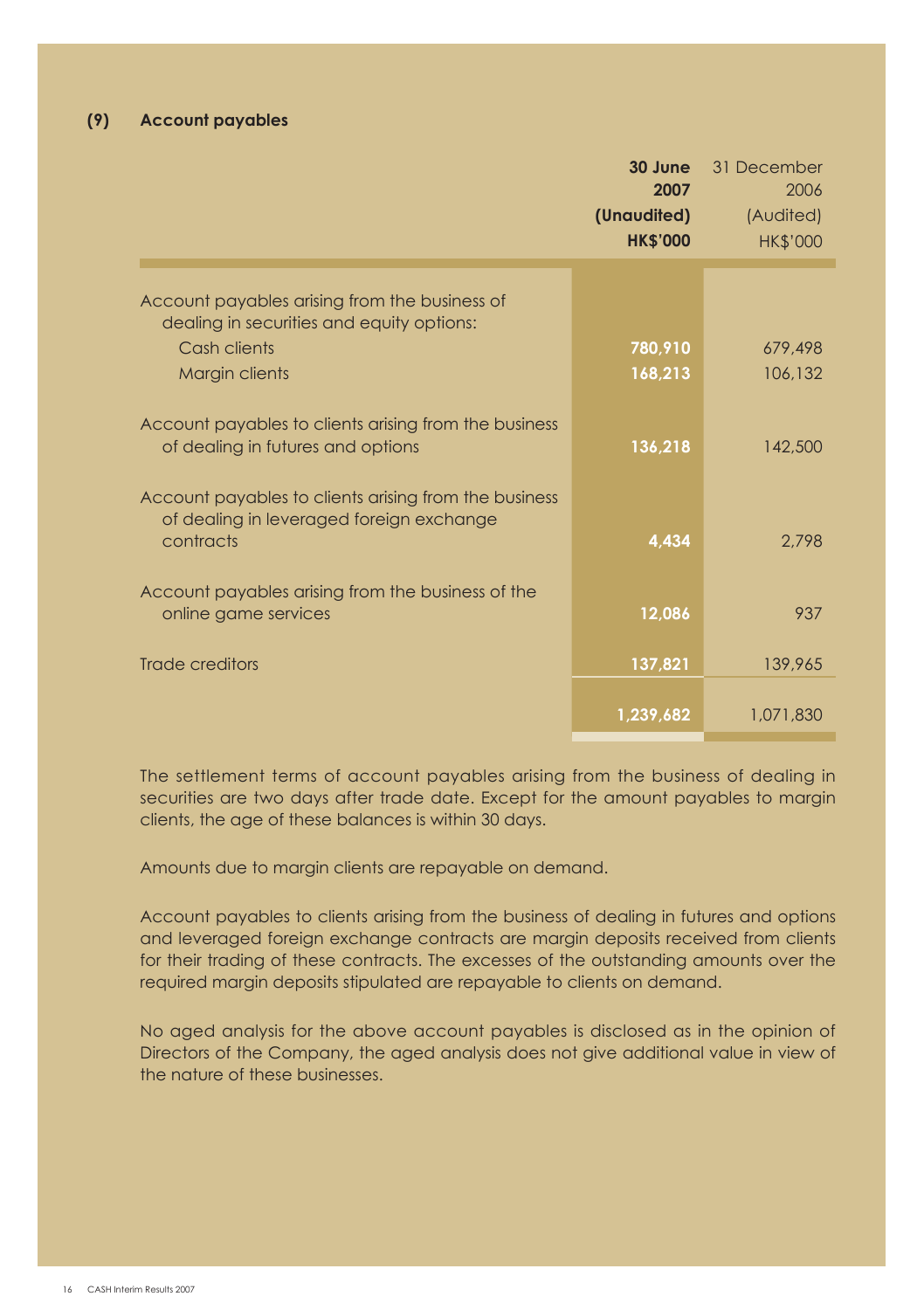The aged analysis of other trade creditors at the balance sheet date is as follows:

|               | 30 June<br>2007<br>(Unaudited)<br><b>HK\$'000</b> | 31 December<br>2006<br>(Audited)<br><b>HK\$'000</b><br>(restated) |
|---------------|---------------------------------------------------|-------------------------------------------------------------------|
|               |                                                   |                                                                   |
| $0 - 30$ days | 77,134                                            | 57,994                                                            |
| $31-60$ days  | 36,603                                            | 37,843                                                            |
| $61-90$ days  | 28,494                                            | 32,879                                                            |
| Over 90 days  | 7,676                                             | 12,186                                                            |
|               |                                                   |                                                                   |
|               | 149,907                                           | 140,902                                                           |

#### **(10) Financial risk management objectives and policies**

The Group's major financial instruments include equity investments, statutory and other deposits, bank balances and cash, borrowings, account receivables, loan receivables and account payables. The risks associated with these financial instruments and the policies on how to mitigate these risks are set out below. The management manages and monitors these exposures to ensure appropriate measures are implemented on a timely and effective manner.

#### *Financial risk management objectives and policies*

 *Market risk*

Equity price risk

The Group is exposed to equity price risk through its listed investments held for trading and available-for-sale investments. The board of Directors manages the exposure by closely monitoring the portfolio of equity investments.

Cash flow interest rate risk

Most of the bank borrowings, that are matured within 3 months and are collateralised by margin clients' securities, carry interest at variable rate which exposes the Group to cash flow interest rate risk. The Group currently does not have a cash flow interest rate hedging policy. However, management closely monitors its exposure to future cash flow risk as a result of change on market interest rate and will consider hedging changes in market interest rates should the need arises.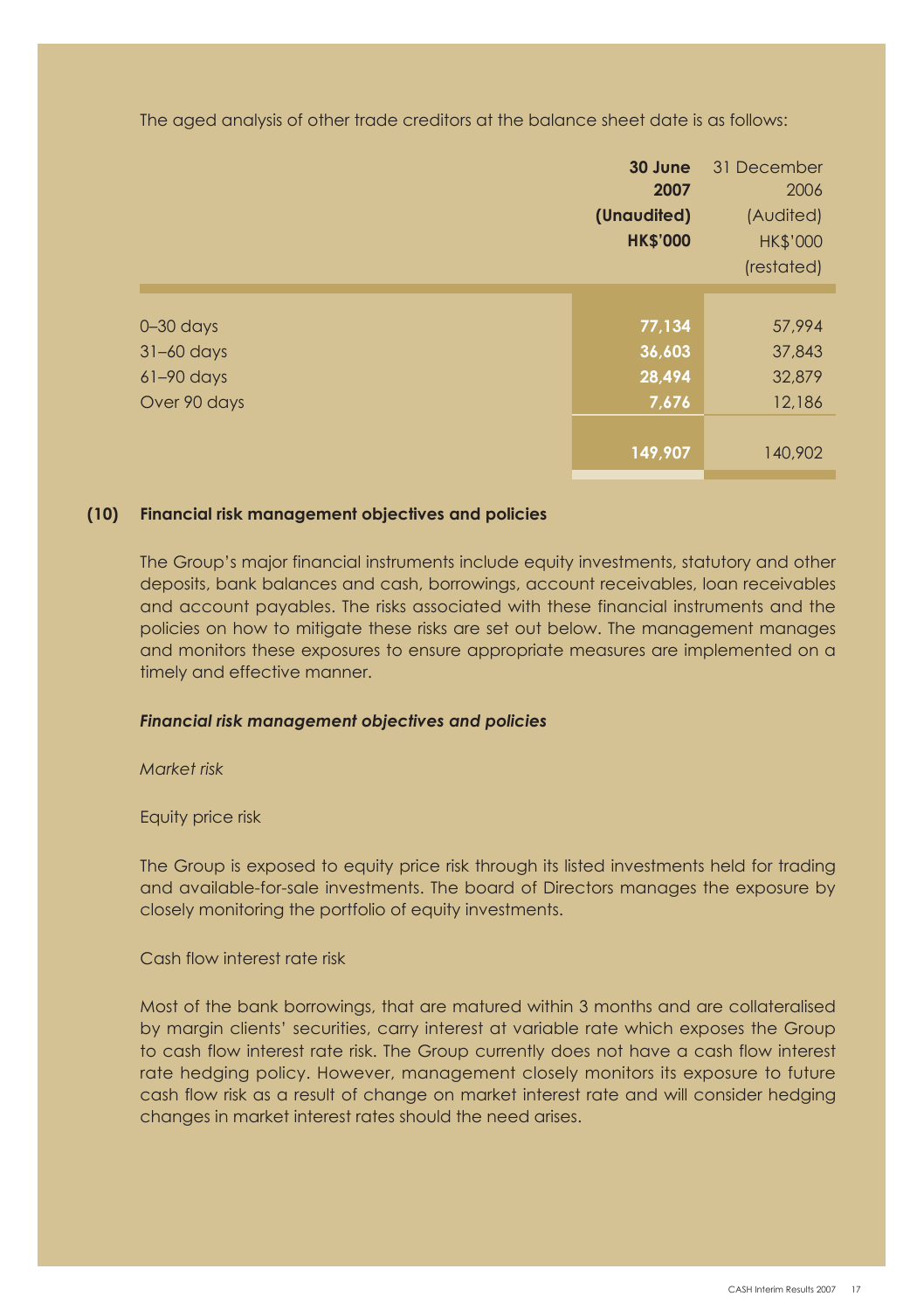#### *Credit risk*

The Group's maximum exposure to credit risk which will cause a financial loss to the Group in the event of the counterparties failure to perform their obligations as at 30 June 2007 in relation to each class of recognised financial assets is the carrying amount of those assets as stated in the consolidated balance sheet.

In order to minimise the credit risk on brokerage and financing operations, the Credit and Risk Management Committee is set up to compile the credit and risk management policies, to approve credit limits and to determine any debt recovery action on those delinquent receivables. With regard to provision of online game services, the Group has delegated a team responsible for determination of credit limits and other monitoring procedures to ensure that follow-up action is taken to recover overdue debts. In addition, the Group reviews the recoverable amount of each individual trade debt at each balance sheet date to ensure that adequate impairment losses are made for irrecoverable amounts. In this regard, the Directors of the Company consider that the Group's credit risk is significantly reduced.

The Group has significant concentration of credit risk on loan receivables and receivable for disposal of an associate as the credit risk are mainly attributable from certain limited counterparties, other than the aforesaid, there is no significant concentration of credit risk in trade debtors as the exposure spread over a number of counterparties and customers.

Bank balances are placed in various authorised institutions and the Directors of the Company consider the credit risk of such authorised institutions is low.

#### *Liquidity risk*

As part of ordinary broking activities, the Group is exposed to liquidity risk arising from timing difference between settlement with clearing houses or brokers and clients. To address the risk, treasury team works closely with the settlement division on monitoring the liquidity gap. In addition, for contingency purposes, clean loan facilities are put in place.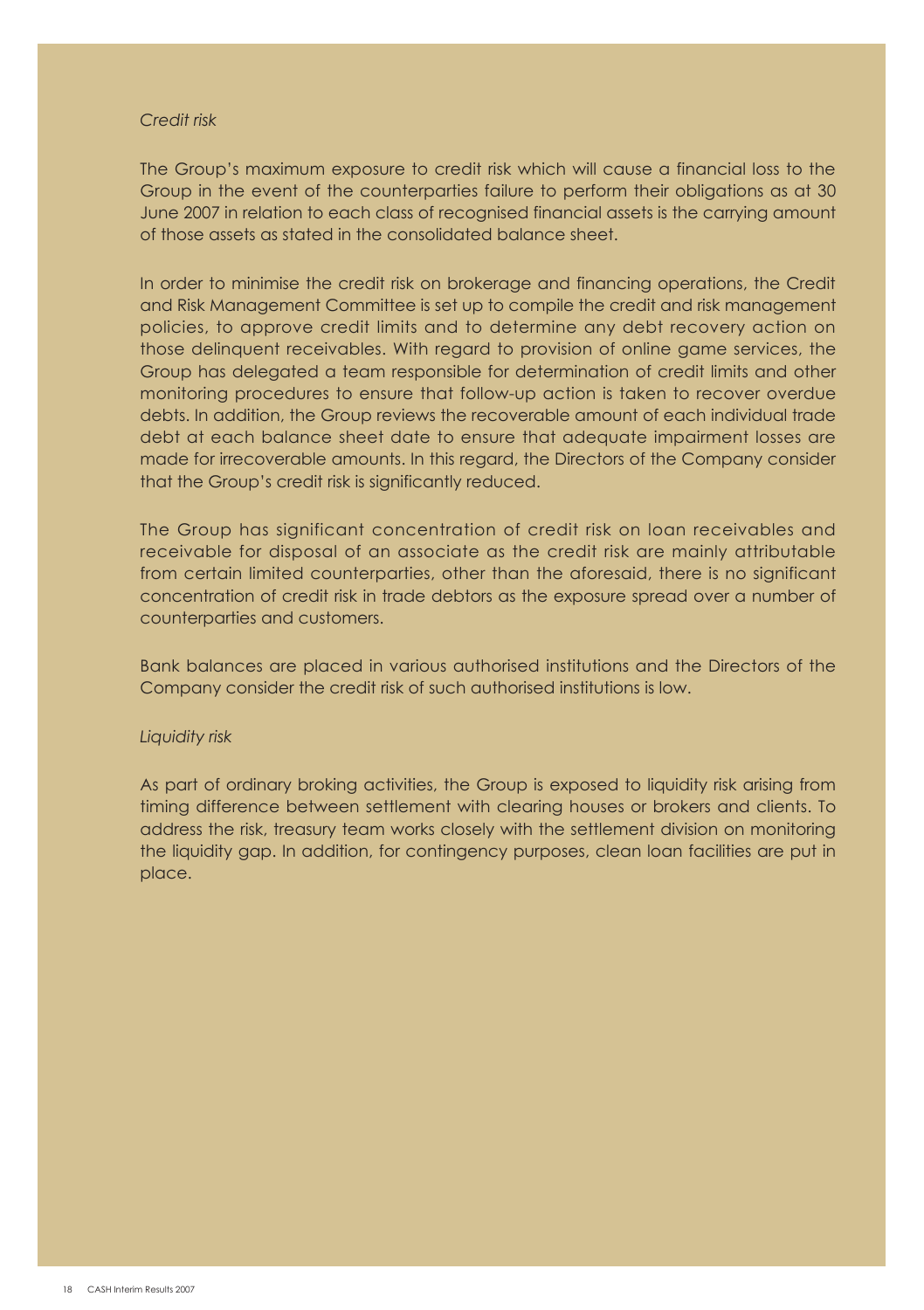|                                                              | Number of<br>shares<br>'000' | Amount<br><b>HK\$'000</b> |
|--------------------------------------------------------------|------------------------------|---------------------------|
| Ordinary shares of HK\$0.10 each                             |                              |                           |
| Authorised:<br>At 1 January 2007 and 30 June 2007            | 1,000,000                    | 100,000                   |
| Issued and fully paid:<br>At 1 January 2007 and 30 June 2007 | 656.226                      | 65,623                    |

#### **(12) Contingent liabilities**

#### *Company and subsidiaries*

- (a) During the year ended 31 December 2005, Theodore J Marr ("Marr") filed a cross-summons with the California court in the United States of America against the Company and others alleging breaches of fiduciary duties and/ or fraudulent conveyances. Marr's claims in the cross-summons against the Company included US\$900,000 arising out of an employment contract between Marr and ILUX Corporation ("ILUX"), a subsidiary of the Company, US\$15,000,000 arising out of the dissolution of ILUX, exemplary and punitive damages of not less than US\$5,000,000 in respect of each of Marr's cause of action against crosscomplainants, and interest. In August 2006, the Company made an application to the California court for the breach of fiduciary duties cause of action against the Company to be dismissed on the ground that Marr lacks standing to assert this cause of action, and in September 2006 the California court dismissed the breach of fiduciary duty claim against the Company. No court decision has been rendered yet in respect of Marr's other causes of action against the Company. Accordingly, no provision has been made in the financial statements.
- (b) On 11 May 2006, Hallmark Cards, Incorporated ("Petitioner") filed a petition for a winding-up order against Cosmos Global Limited ("CGL"), a subsidiary of the Company, under which the Petitioner claimed that CGL was indebted to the Petitioner for a sum of US\$41,591.23 and interest accrued thereon. A windingup order was made by a master of the High Court on 2 August 2006. Provisional liquidator has been appointed by the court to manage the affairs of CGL on the same date and CGL is now in the process of liquidation.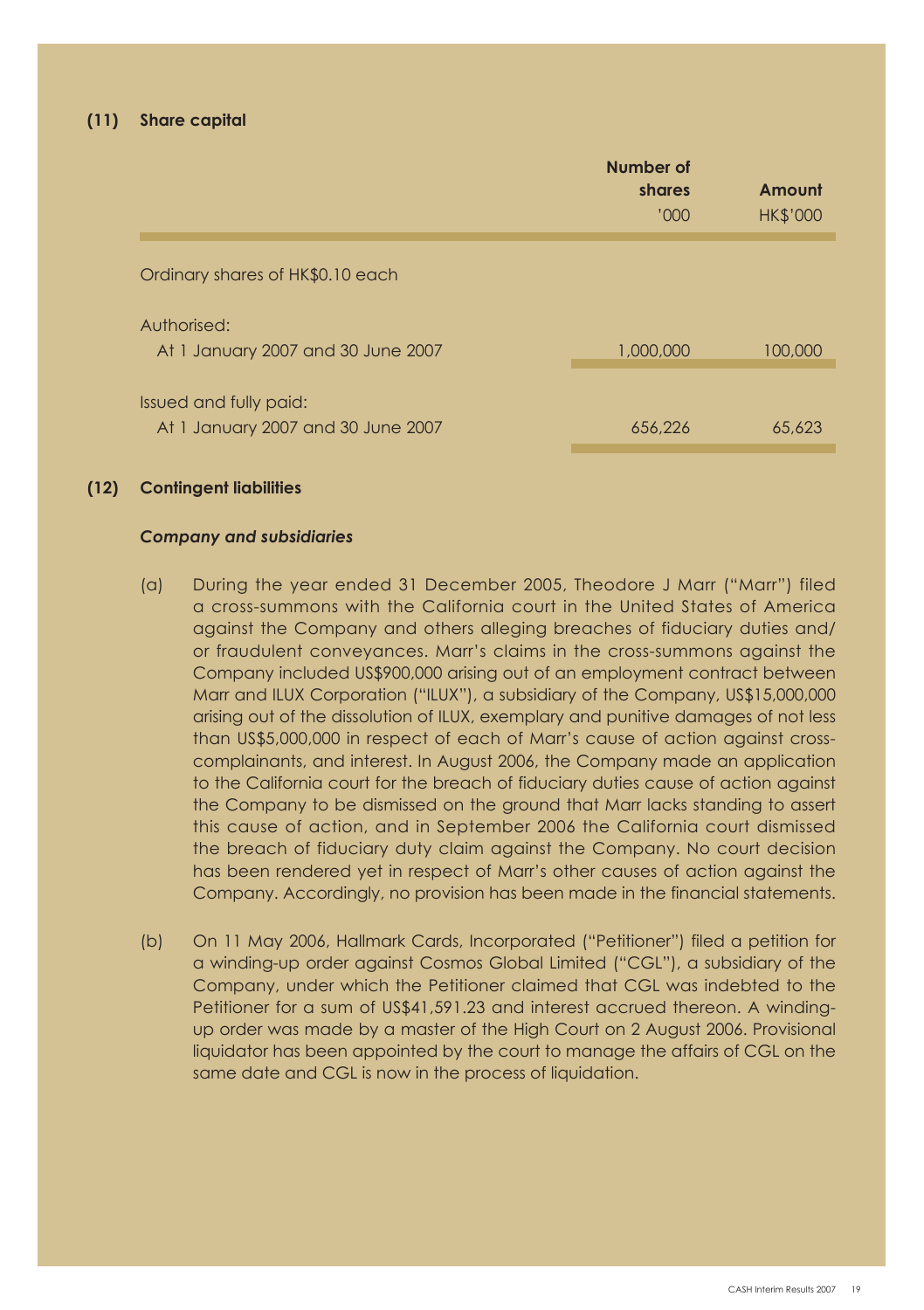- (c) In 2003, Ka Chee Company Limited sued against Celestial (International) Securities & Investment Limited, a non-wholly-owned subsidiary of the Company, for an amount of HK\$1,662,598. The nature of claim is a winding-up petition. A winding-up order was made by the court, the liquidator has been appointed, and the winding-up procedure is still in progress. Provision, which in the opinion of the Directors is adequate, has already been made for the claim.
- (d) On 29 August 2002, Pang Po King Cannie ("Pang") filed a statement of claim against Celestial Securities Limited ("CSL"), a non-wholly-owned subsidiary of the Company, alleging that CSL, without knowledge or authority of or instructions from Pang, had misused the account opened by Pang with CSL to buy 1,046,000 shares of Takson Holdings Limited. The Directors confirmed that the subject transactions were made with knowledge and authority of Pang. The Directors do not envisage the claim by Pang will be held to be valid. The case was in progress and the date of trial is fixed in January 2008. Accordingly, no provision has been made in the financial statements.

#### **(13) Related party transactions**

The Group entered into the following transactions with related parties:

|                                                         |              | <b>Unaudited</b><br>six months ended<br>30 June |                         |  |
|---------------------------------------------------------|--------------|-------------------------------------------------|-------------------------|--|
|                                                         | <b>Notes</b> | 2007<br><b>HK\$'000</b>                         | 2006<br><b>HK\$'000</b> |  |
| Acquisition of subsidiaries<br>Rental expenses received | (i)<br>(ii)  | $\sim$<br>٠                                     | 130,590<br>2,518        |  |
|                                                         |              | -                                               | 133,108                 |  |

## Notes:

- (i) On 30 June 2006, the Group acquired 100% of the issued share capital of CASH Retail Management (HK) Limited ("CRM(HK)") and its subsidiaries at a cash consideration of HK\$130.6 million.
- (ii) The associate companies paid rental expenses to a wholly-owned subsidiary of the Company. The charge is calculated at the effective rate charged to the wholly-owned subsidiary of the Company by the head landlord with reference to the floor area occupied by the associate companies.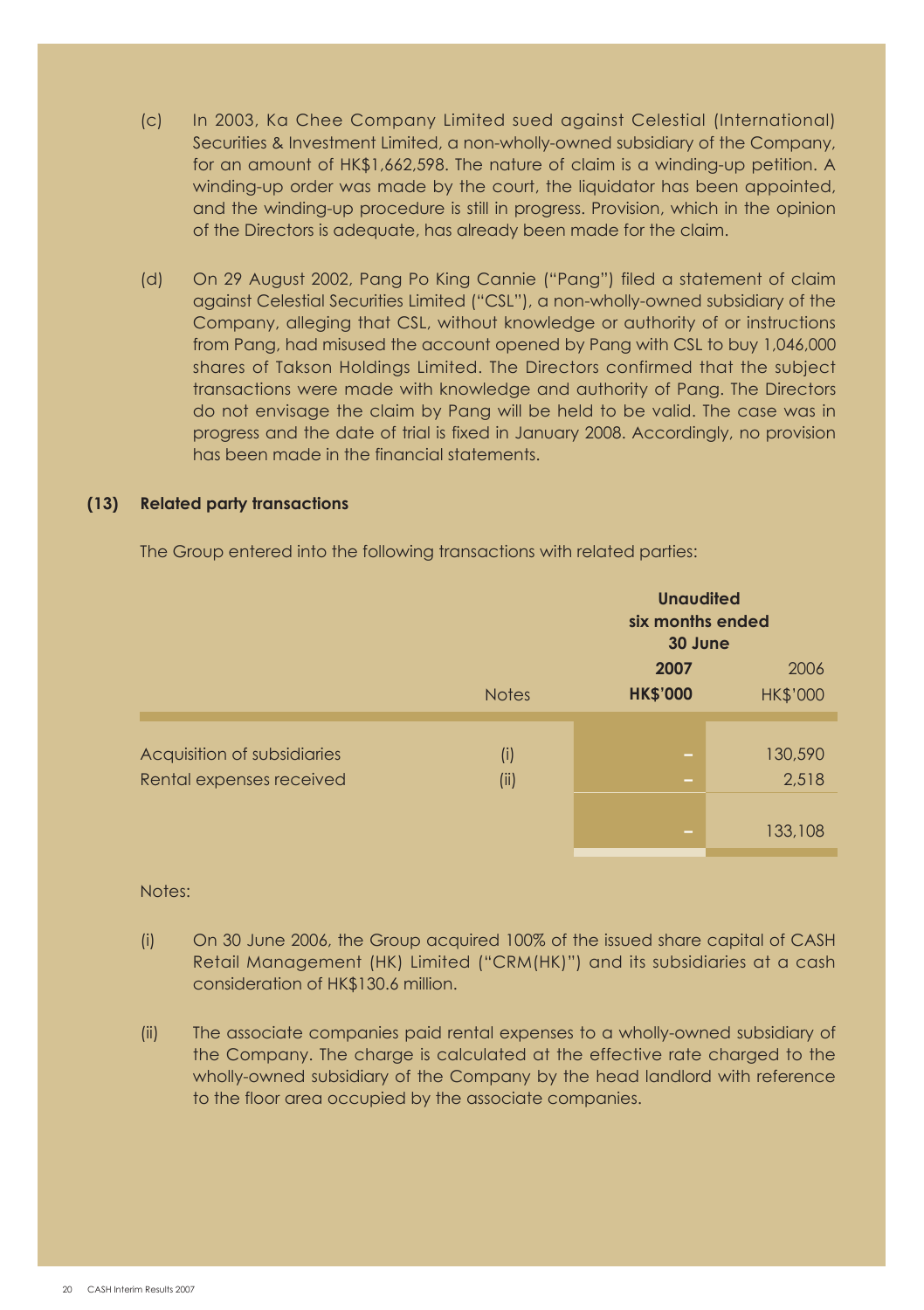#### **(14) Post balance sheet events**

On 19 July 2007, the Company announced a possible major transaction in relation to formation of a joint venture (to be owned as to approximately 50% by the Group) to develop and commercialize the TD-SCDMA technology in China. It is initially expected that the investment amount from the Group will not be less than RMB300 million (approximately HK\$309 million) and not more than RMB500 million (approximately HK\$514.9 million), which will depend on the valuation of the TD-SCDMA technology by independent valuers to be announced by the Company upon the issue of the valuation report. Details of the transaction were set out in the Company's announcement dated 19 July 2007.

On 24 July 2007, the Company, Cash Guardian Limited ("Cash Guardian") (the controlling shareholder of the Company) and CSL (a non-wholly-owned subsidiary of the Company) ("Placing Agent") entered into a top up agreement ("Top Up Agreement") and an agreement in respect of the grant of green-shoe ("Green-shoe") ("Agreement"). Pursuant to the Top Up Agreement, the Placing Agent agreed to place 130,300,000 existing shares in the Company held by Cash Guardian, on a best effort basis, to placees ("Placees") at a placing price of HK\$2.02 per share ("Placing"), and Cash Guardian agreed to subscribe for the same number of 130,300,000 new shares in the Company at a top up price of HK\$2.02 per share ("Top Up"). The Placing and the Top Up were completed on 30 July 2007 and 6 August 2007 respectively. Pursuant to the Agreement, the Company agreed to grant Green-shoe to the Placees and Cash Guardian conferring them the rights to subscribe up to HK\$364,206,000 in aggregate in cash for shares at the exercise price of HK\$2.02 per share (subject to adjustments). The Agreement was approved by independent shareholders at a special general meeting of the Company held on 3 September 2007 and was completed on 10 September 2007. Details of the transactions were set out in the Company's announcements dated 25 July 2007 and the circular dated 16 August 2007.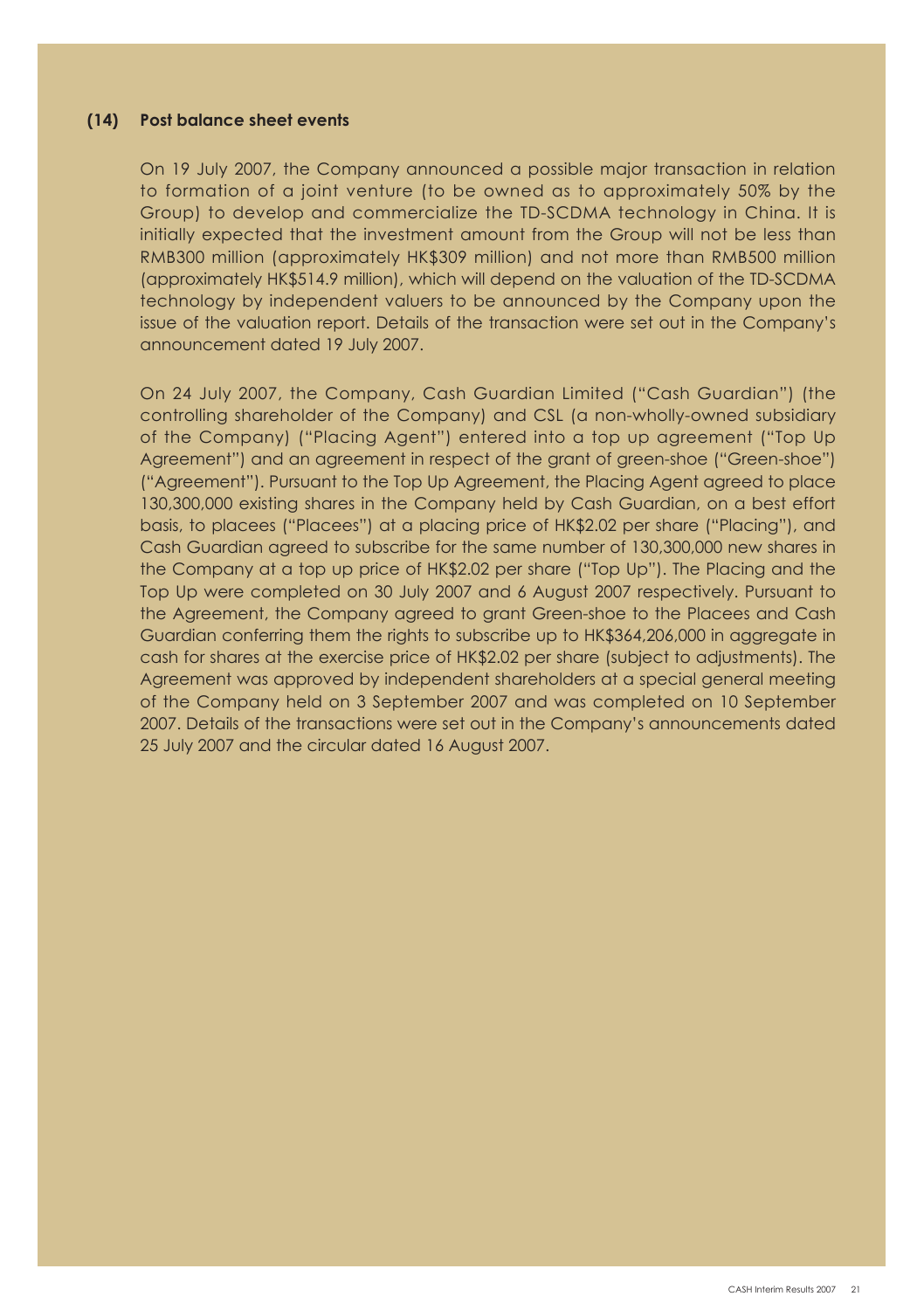## Dividend

The Board does not recommend the payment of any interim dividend for the six months ended 30 June 2007 (2006: Nil).

# Review and Outlook

## **Financial Review**

For the six months ended 30 June 2007, the Group recorded revenue of HK\$726.1 million as compared to HK\$178.9 million for the same period last year. The increase in revenue was partly due to the significant growth in financial services income recorded by the Group's financial services division (CFSG) for the current period and partly due to having consolidated the revenue of the retailing division (CRM(HK)) in the current period under review subsequent to the completion of the acquisition of CRM(HK) by the Group in June 2006.

During the period, CFSG achieved a net operating profit of HK\$76.2 million as compared to HK\$33.3 million as recorded in the same period last year. Such significant increase was mainly attributable to an improved performance of the Group's broking business.

CFSG recorded revenue from continuing operations of HK\$253.5 million for the period as compared to HK\$173.2 million for the same period last year. The increase was attributable to the significant growth in securities brokerage income and interest income due to the continued speculation over appreciation of RMB, the continuous boom of IPOs for mega China-related enterprises, as well as the hot money which was seeking for investment opportunities from the coming QDII effect.

CRM(HK) still recorded a net loss for the six months ended 30 June 2007 even though Pricerite had already recorded a profit of HK\$9.2 million for the period under review. Upon setting up its second sourcing centre and building up the strong partnership with its suppliers in the Yangtze River Delta, its gross profit margins for the household products had since been substantially improved. On the back of the success in profit-margins improvement, the management has pursued the same strategy for sourcing its furniture products, with the backup by its new design centre in its Shanghai head office in the hope of further improving the overall profit margins for Pricerite. The Group's other retail businesses, namely 3C Digital and LZ LifeZtore, still recorded operating losses during the period under review. Without having succeeded in turning around 3C Digital's unsatisfactory results, the worst performing stores had been closed down during the period in order to contain the operating loss. LZ LifeZtore had opened its first two new stores in Shanghai as of the end of the period, and another two new stores would be opened in the city in the second half of 2007. LZ LifeZtore, still in the early investment stages, had yet to make any profit contribution to the Group even though the first half of 2007 had seen a strong growth in the top line of the new stores.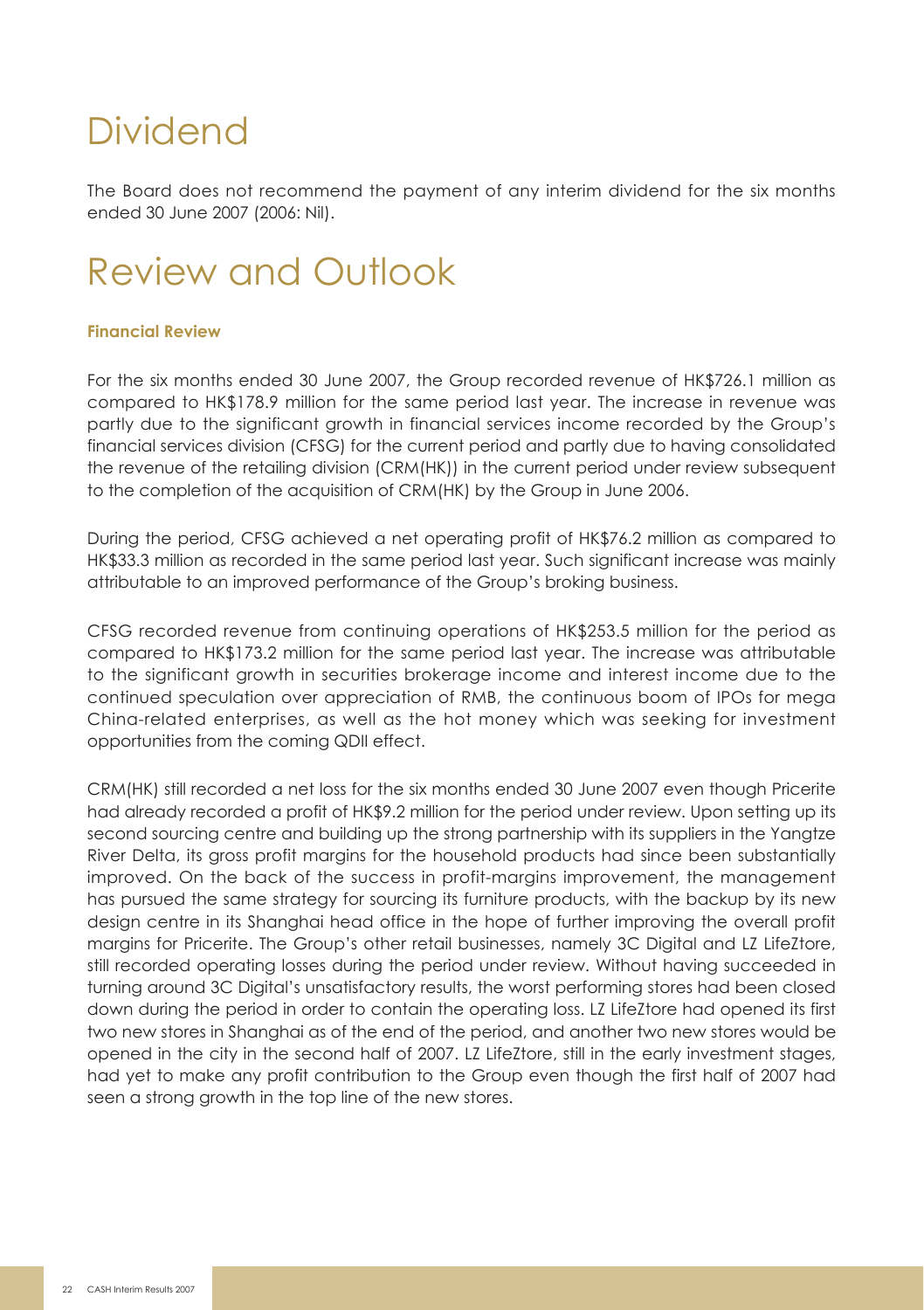For the six months ended 30 June 2007, the online game business division (Moli Group) recorded a loss of HK\$7.5 million but it had seen its revenue grew thirteenfold to HK\$78.0 million over the last corresponding period subsequent to the commercial launch of "CABAL", its first licensed 3-D massively multiplayer online role-playing game ("MMORPG") in PRC at the beginning of the year. Moli Group has completed its second in-house developed MMORPG and other causal games, which are on trial run and will be launched in the second half of the year. These in-house developed games, together with the other licensed games, will generate a scaleable income for the Group in the years to come.

The Group recorded a net profit attributable to shareholders of HK\$26.7 million for the six months ended 30 June 2007 as compared HK\$2.0 million for the last corresponding period after taking into account the profit contribution from CFSG and the net operating loss from CRM(HK) and Moli Group.

## *Liquidity and Financial Resources*

The Group's total equity stood at HK\$578.9 million on 30 June 2007 as compared to HK\$567.3 million at the end of last year. The net increase in equity was attributed to the net profit reported for the period.

As at 30 June 2007, our cash and bank balances were HK\$1,000.1 million as compared to HK\$821.2 million on 31 December 2006. The increase in cash balances was mainly due to an increase in clients' deposits as CFSG's clients became more active in trading near the period end. Our liquidity ratio on 30 June 2007 remained healthy at 1.0 time, as compared with 1.1 times on 31 December 2006.

As at 30 June 2007, the Group had a total borrowings of HK\$3,199.6 million as compared with the total borrowings of HK\$437.5 million on 31 December 2006. The substantial increase in borrowings was mainly due to the draw-down of short term bank borrowings of HK\$2,662.1 million to re-finance its clients for their subscriptions of IPOs shares near the period end in addition to the banking facilities granted to CFSG for financing its clients for their daily securities trading.

The bank borrowings drawn to fund securities margin financing were collateralised by CFSG's margin clients' securities pledged to us in turn by them for the purpose of securing their financing from us. Cash deposits of HK\$91.6 million were pledged as collaterals for the general banking facilities granted to the Group. In addition, pursuant to a letter of undertaking provided by the Group to a bank, the Group had maintained deposits of not less than HK\$15.0 million with the bank as a pre-condition for an overdraft facility granted to the Group.

As at 30 June 2007, the Group's building at its market value of approximately HK\$54.6 million was pledged to secure a bank term loan and general banking facilities granted to us.

Excluding the effect on short term bank borrowings in relation to IPOs re-financing, which had been fully settled subsequent to the period-end date, the ratio for our interest bearing borrowings to total equity was 0.93 on 30 June 2007 as compared to 0.77 on 31 December 2006.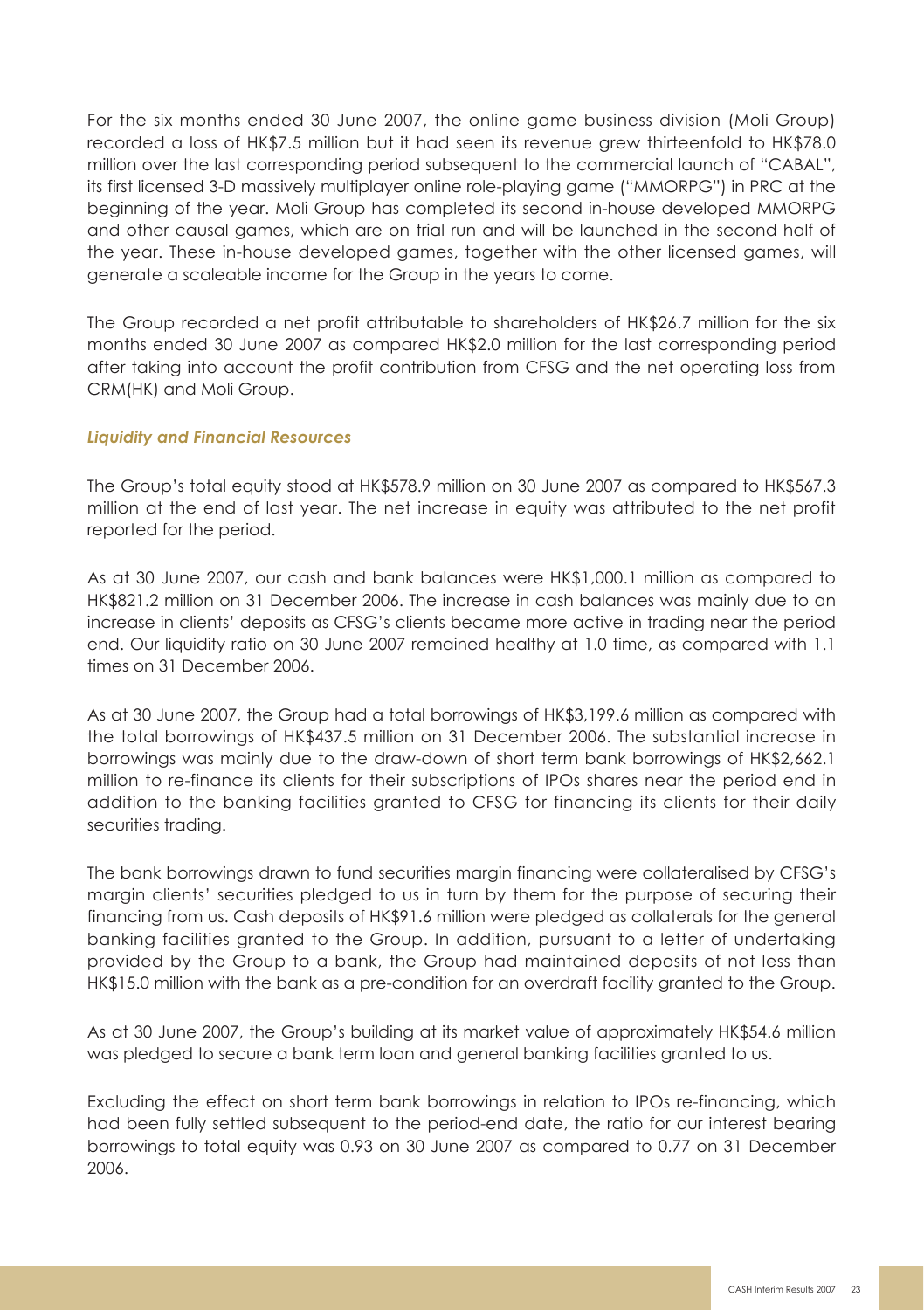Save as aforesaid, the Group had no other material contingent liabilities at the period-end.

## *Foreign Exchange Risks*

As at the end of the period, the Group did not have any material un-hedged foreign exchange exposure or interest rate mismatch.

## *Material Acquisitions and Disposals*

In January 2007, the Company and CFSG jointly announced the proposed acquisition of Moli Group by Celestial Investment Group Limited, a wholly-owned subsidiary of the Company, from CFSG ("Acquisition") and the proposed grant of the option to Mr Lin Che Chu George (Director of the Company) to require the Group to transfer 10% of the issued share capital in Netfield Technology Limited for a cash consideration at 10% of the consideration with respect of the Acquisition. The final consideration of the Acquisition was fixed at HK\$120 million. Details of the transactions were set out in the Company and CFSG's announcements dated 9 January 2007 and the Company's announcement dated 22 January 2007. The Acquisition was approved by the independent shareholders of the Company at a special general meeting held on 23 April 2007 and was completed on 1 June 2007.

In March 2007, the Group disposed of all the remaining 7.89% shareholding interest in CRMG at a total consideration of about HK\$19.8 million. The sale of investments resulted in a gain of approximately HK\$18.6 million for the Group for the period.

In June 2007, the Company announced a connected transaction in relation to the proposed issue of 100 million new shares in the Company to a controlling shareholder of the Company and an independent third party at a subscription price of HK\$0.52 per share. The subscriptions was approved by the independent shareholders of the Company at a special general meeting held on 23 July 2007 and was completed on the same day.

Subsequent to the period ended in July 2007, the Company announced (i) the placing of 130,300,000 existing shares in the Company to Placees at the placing price of HK\$2.02 per share, which was completed on 30 July 2007; (ii) the subscription of 130,300,000 new top up shares in the Company by Cash Guardian at the top up price of HK\$2.02 per share, which was completed on 6 August 2007; and (iii) the proposed grant of Green-shoe to the Placees and Cash Guardian conferring them the rights to subscribe up to HK\$364,206,000 in aggregate in cash for shares at the exercise price of HK\$2.02 per share (subject to adjustments), which was completed on 10 September 2007. Details of the transactions were set out in note (14) under the heading of "Post balance sheet events" and the Company's announcement dated 25 July 2007 and the circular dated 16 August 2007.

Save as aforesaid and the transactions to be disclosed under the "Capital Commitments" below, the Group did not make any material acquisitions or disposals during the period.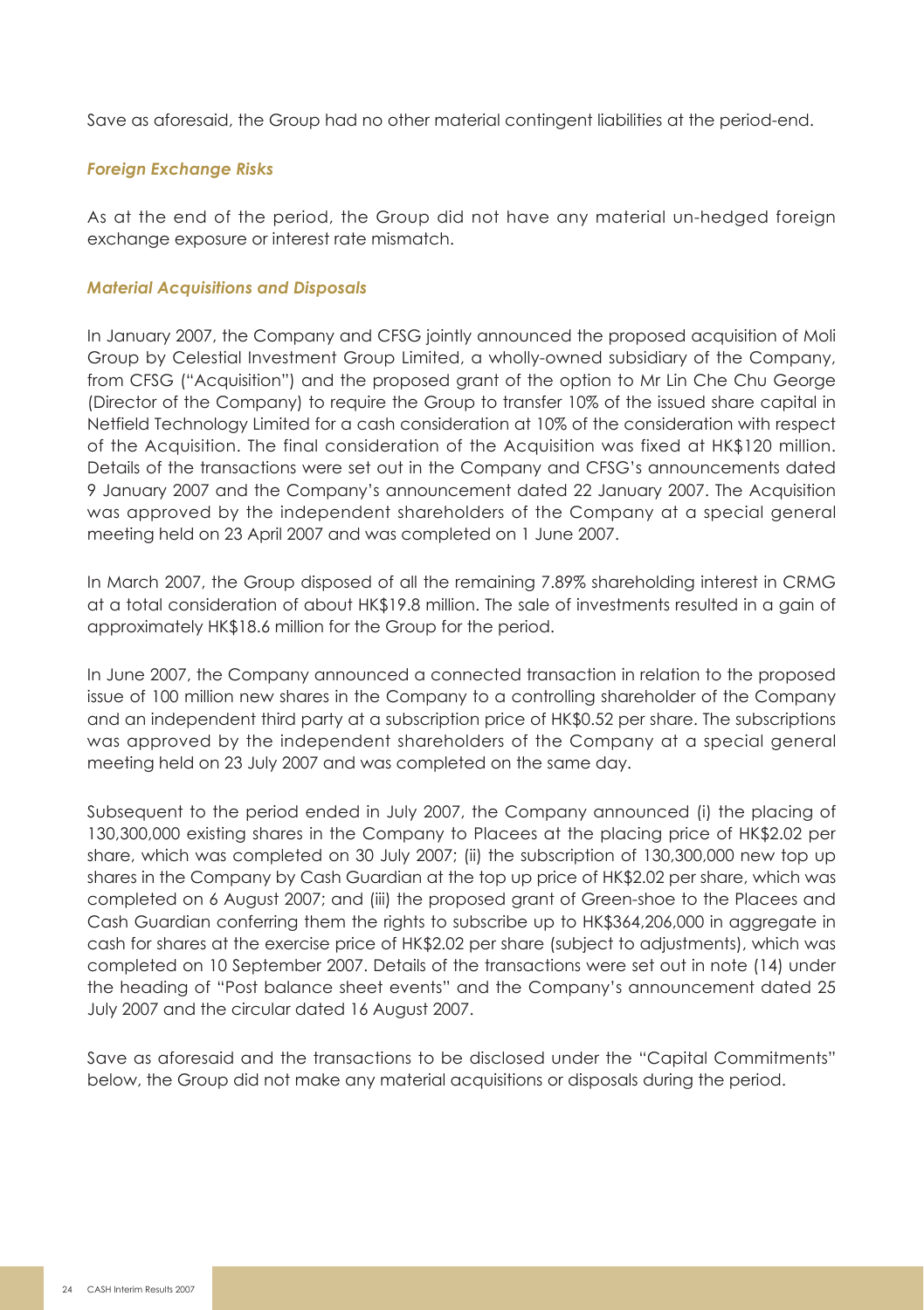### *Capital Commitments*

In June 2007, the Company and CFSG jointly announced a discloseable transaction in relation to formation of a joint venture through Marvel Champ Investments Limited (a 65%-owned subsidiary of the Company) with two independent third parties in equal shares (each one-third) through the joint venture entity, China Able. The purpose of China Able, which is an associate of the Company, is to acquire, own and hold a property in Shanghai through its indirect wholly-owned subsidiary. The maximum commitment of the Group in terms of the initial transaction for the joint venture amounts to RMB150 million (approximately HK\$153.2 million). Up to period-end date, the Group made accumulated capital contributions, including cost of investment and shareholder's loans, to the associate totally of HK\$39.2 million. Details of the transaction were set out in the Company and CFSG's joint announcement dated 27 June 2007.

Subsequent to the period-end in July 2007, the Company announced a possible major transaction in relation to formation of a joint venture (to be owned as to approximately 50% by the Group) to develop and commercialize the TD-SCDMA technology in China. It is initially expected that the investment amount from the Group will not be less than RMB300 million (approximately HK\$309 million) and not more than RMB500 million (approximately HK\$514.9 million), which will depend on the valuation of the TD-SCDMA technology by independent valuers to be announced by the Company upon the issue of the valuation report. Details of the transaction were set out in the Company's announcement dated 19 July 2007.

Save as aforesaid, the Group did not have any material capital commitment at the end of the period.

#### *Material Investments*

As at 30 June 2007, the Group was holding a portfolio of listed and unlisted investments with a total value of approximately HK\$44.6 million and a profit on such investments of HK\$43.4 million was recorded in the period.

Save as aforesaid, the Group did not hold any significant investment during the period nor did we have any future plans for material investments or capital assets.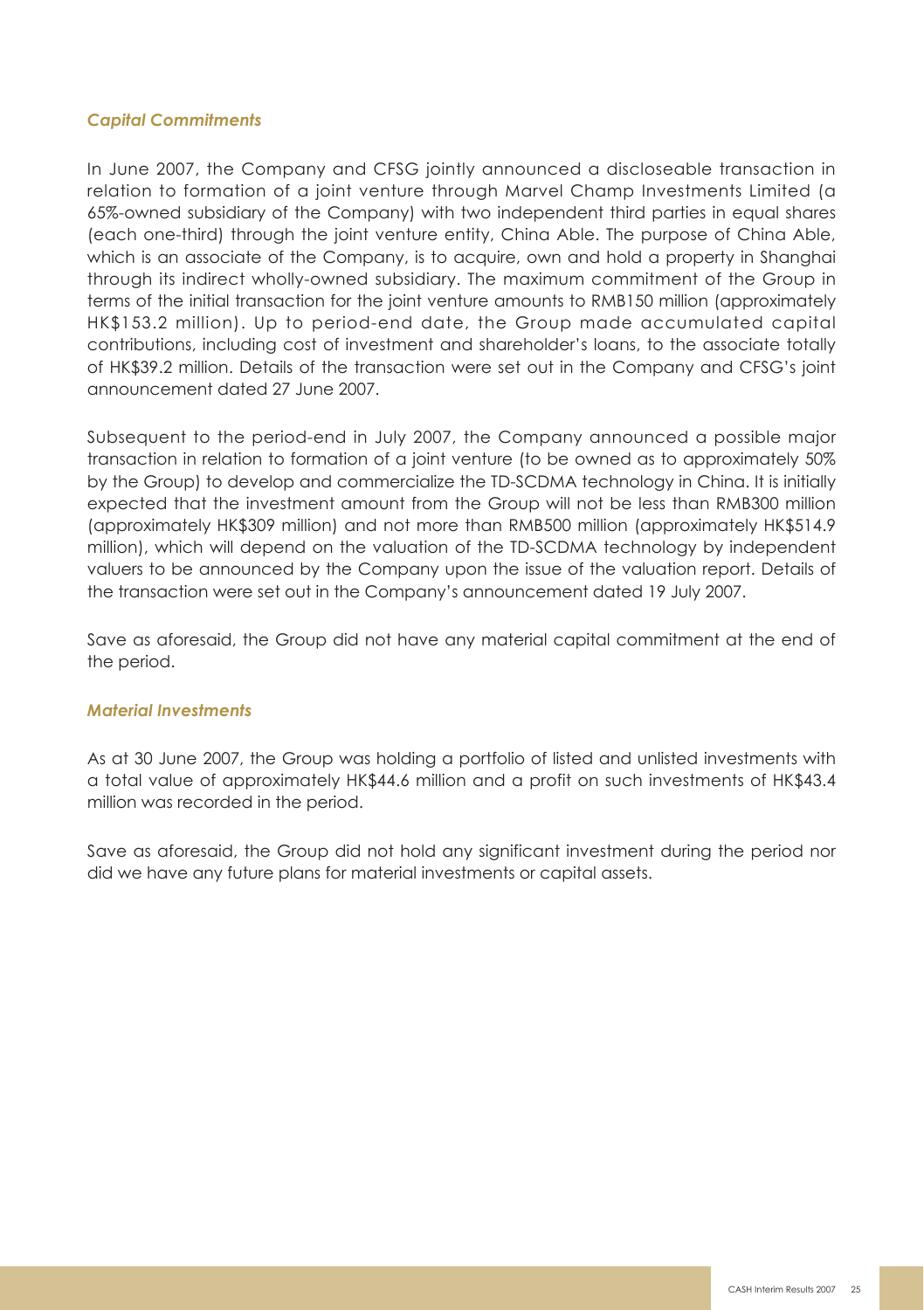#### **Industry Review**

In the first half of 2007, both investor and consumer confidence rose on the back of brisk economic expansion in Hong Kong. GDP grew by 6.9% in real terms in the second quarter, up from 5.7% in the first quarter. Most aspects of the economy strengthened, with domestic demand the major driver. Strong local demand in the second quarter was supported by a robust labour market while the seasonally adjusted unemployment rate moved down to 4.2%, the lowest since mid-1998. During the period, the positive wealth effect continued to prevail, with Hong Kong stock market turnover averaging HK\$65 billion, a 91% increase compared to the same period last year.

However, concerns remained on the global front. The weak US economy arising from a prolonged correction in the housing market, turmoil from sub-prime mortgages, tightening of credit conditions in most financial markets, RMB appreciation, and macroeconomic adjustment measures in Mainland China continued to pose a threat to local and global economic growth.

#### **Business Review and Outlook**

In line with the CASH Group's motto, "Seize the Day, Seek a Fuller Life", we have continued to develop our people-centred culture, focusing in particular on enhancing value for shareholders and employees.

The first half of 2007 saw further solid growth for the Group. Our four lines of businesses in investment and wealth management (financial services), home improvement and lifestyle (retail management), and digital entertainment are well demarcated, with a shared mission to fulfil customers' individual needs underpinning the Group's corporate culture.

## *Financial Services – CFSG*

CFSG achieved excellent results for the first half of 2007. Net profit attributable to shareholders increased five-fold to HK\$101.6 million for the period ended 30 June 2007.

Brokerage turnover experienced significant growth and recorded successive new highs in the second quarter. This was attributable mainly to the inflow of funds ahead of the commencement of QDII investments in the third quarter of 2007, and the income generated from IPO activities. Our market share had also improved as a result of the efforts to optimise our trading platforms and broaden our delivery channels.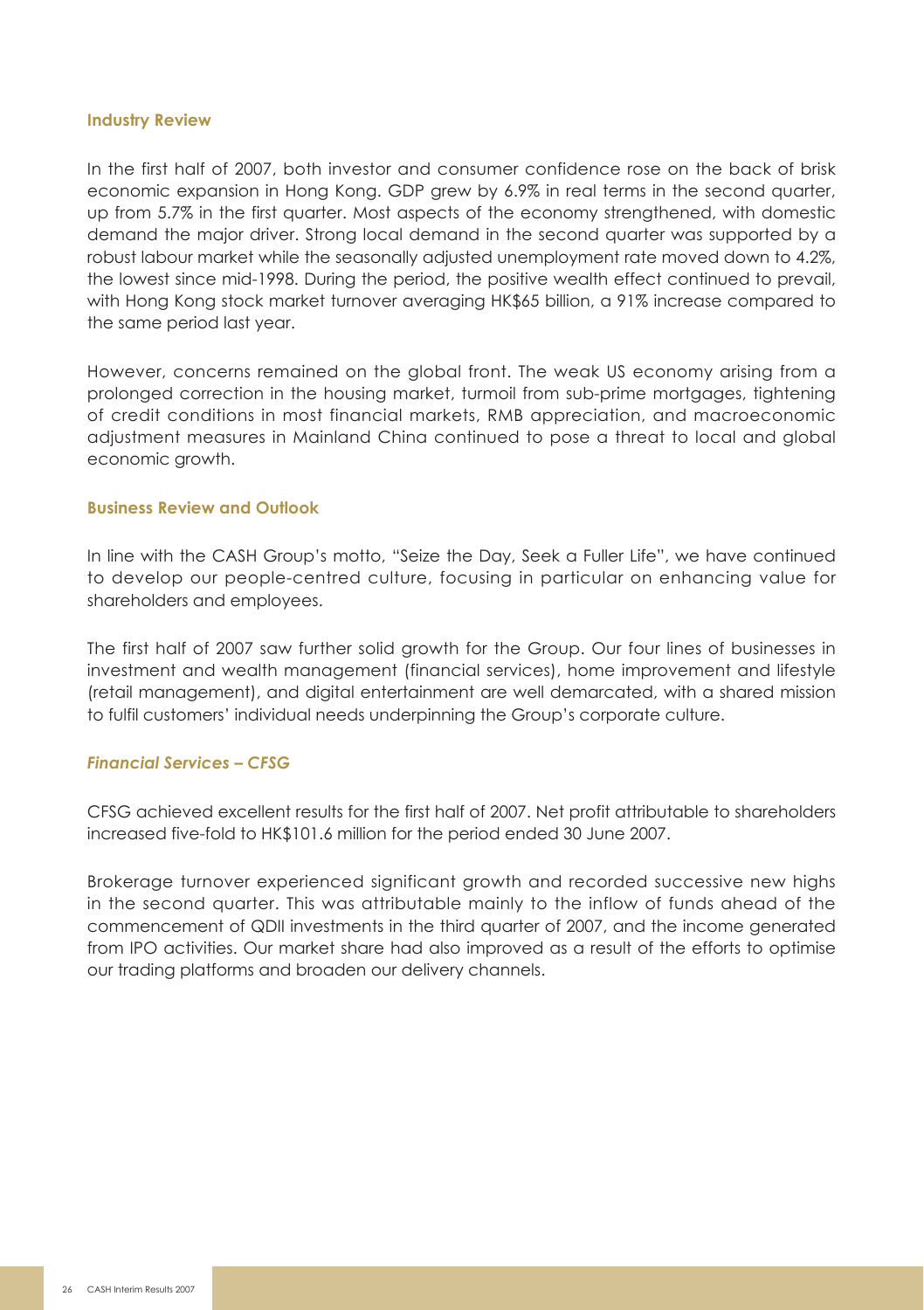Our wealth management division regained ground and experienced a steady growth after re-engineering its pricing strategy earlier this year. The division will continue to improve its product offerings, service level, and strengthen cross-selling synergy with the house-served brokerage clients. The asset management division outperformed the Hang Seng Index in a number of its portfolios and recorded attractive gains for its clients. It will continue to focus on the expansion of client base and assets under management while maintaining its outperformance. As corporate activities such as assets injections and M&As continued to increase locally and internationally, the investment banking division was active in financial advisory for M&As and the special transaction markets during the second quarter. It continued to lay ground for the growing IPO pipeline from medium-sized companies in the PRC.

Looking ahead, CFSG will continue to diversify its revenue mix through strengthening existing businesses and enriching product types. Our goal is to position CFSG as clients' financial services house of choice for the Greater China region.

## *Retail Management – CRM(HK)*

The Group's retail management business comprises Pricerite, LZ LifeZtore and 3C Digital stores, which aim to fulfil customers' home improvement, personal enjoyment and lifestyle needs.

During the period under review, Pricerite showed continuous improvement in both margin and operating efficiencies. The company's new sourcing centre in the Yangtze River Delta worked in tandem with the existing Pearl River Delta centre. It further enhanced Pricerite's product offerings in terms of range, quality and costs, which in turn improved overall product margins. The company's expanded sourcing reach also advanced Pricerite's vendor portfolio and broadened its private-label product range.

Pricerite received further public recognition for its high-quality service provision. Awards bestowed during the period included a Hong Kong and Macau Merchants of Integrity Award from the Guangzhou Daily and the Best Brand Enterprise Award from the Hong Kong Productivity Council. Pricerite's frontline staff were also recognised for their outstanding work, gaining Distinguished Salesperson Awards (DSA) from the Hong Kong Management Association, Customer Relationship Excellence Awards from the Asia Pacific Customer Service Consortium, and the Award of Merit for the Retail and Service Energetic Star Awards 2007 from the Job Finder of the Easy Finder. Pricerite will continue to develop and maintain its people-oriented service culture so as to fulfil customers' home improvement needs.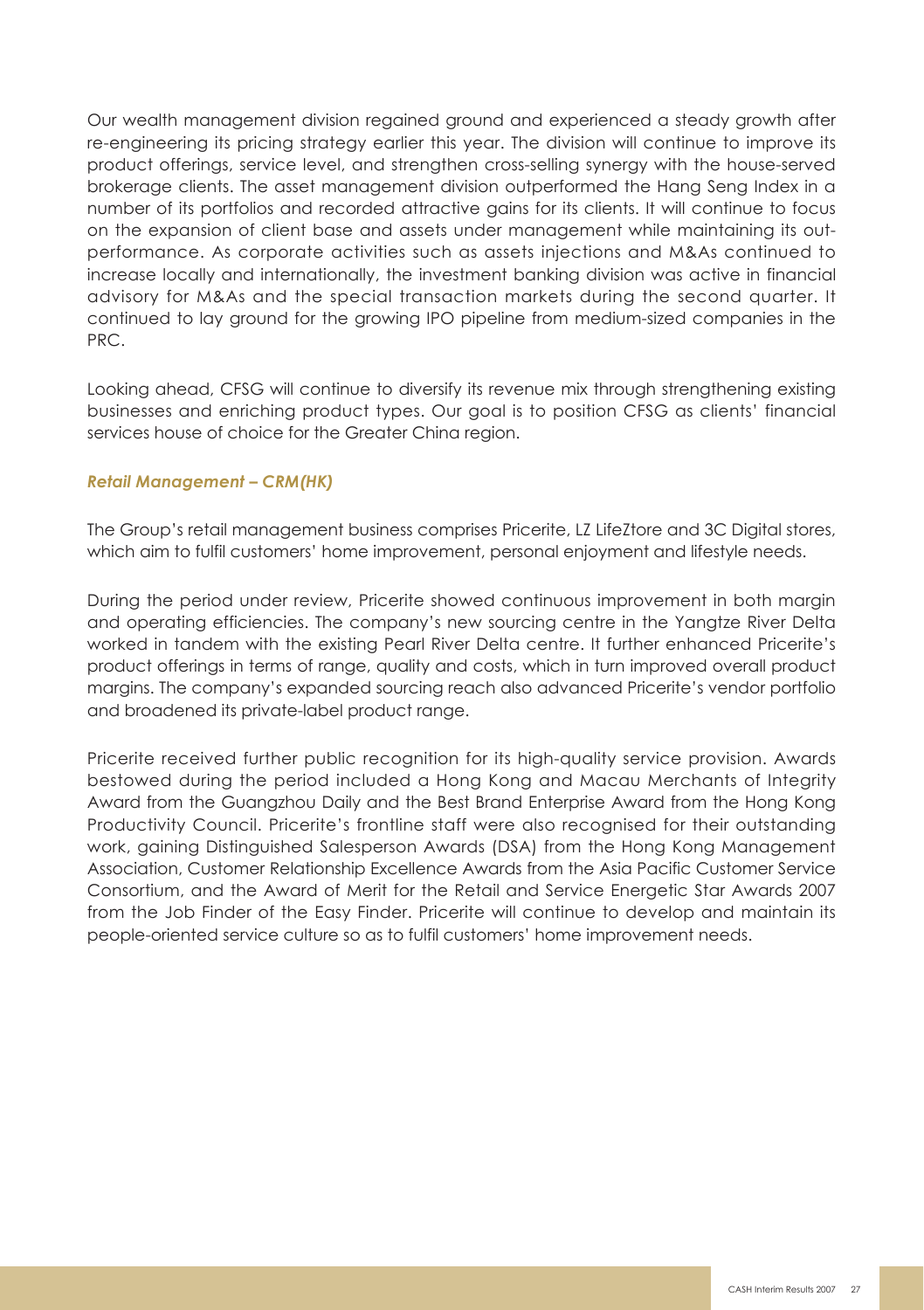The solid growth of LZ LifeZtore encouraged us to open our second store in Shanghai during the period under review. The store is located in a high traffic area of the city, with a third store due to open in another densely populated up-market district of Shanghai in the latter half of 2007. In Hong Kong, we reconfigured our store locations to further strengthen our distribution network. Our Mainland design centre supporting our product development continued to work in line with our "FUNctional" approach and inspirational "ORIwest" design ideas. It will continue to be a major driver in steering original product designs and developing exclusive products for our overseas markets. Meanwhile, our commitment to service excellence brought our staff members Distinguished Service Awards for the second consecutive year. We will seek to advance our quality service provision by further investing in staff training and development and strengthening our service culture.

3C Digital continued to establish its brand image in the trendy digital product sector with its younger generation target customers. During the period under review, it deepened its product range to include electronic games. Three frontline sales professionals received Distinguished Service Awards, further testifying to its well-recognised high level of customer service.

## *Digital Entertainment – Moli Group*

Since 2006, Moli Group has been evolving from an online game developer into a fully-fledged provider of online entertainment content, with strong research and development (R&D) capabilities and an proprietary international distribution network.

During the period under review, Moli Group officially launched its exclusive distribution of CABAL Online in Mainland China and Taiwan, receiving an enthusiastic reception from the market. To maintain the leading position of its popular online games, Moli Group carried out constant content upgrades for well-received games such as King of Pirate (KOP) and Dragon Tiger Gate. New games were also launched, including Gunbund, Zero of the World. These moves met with an overwhelming response, providing further support for the launch of new games in the market.

In addition to enriching its range of games, Moli Group continued to distribute its popular games in overseas markets. KOP was launched in North America and Russia, generating great excitement. Other games such as Tears of the Space Time Online are due to be launched in the second half of 2007.

Looking ahead, Moli Group will develop its business with two proven strategies. First, we will seek to acquire mature game developers to boost our R&D capabilities and enable us to continue to outperform the market. Second, we will continue to develop new technology for the digital community to enhance users' total gaming experience. We are confident that Moli will soon develop into the most influential provider of digital entertainment in Mainland China.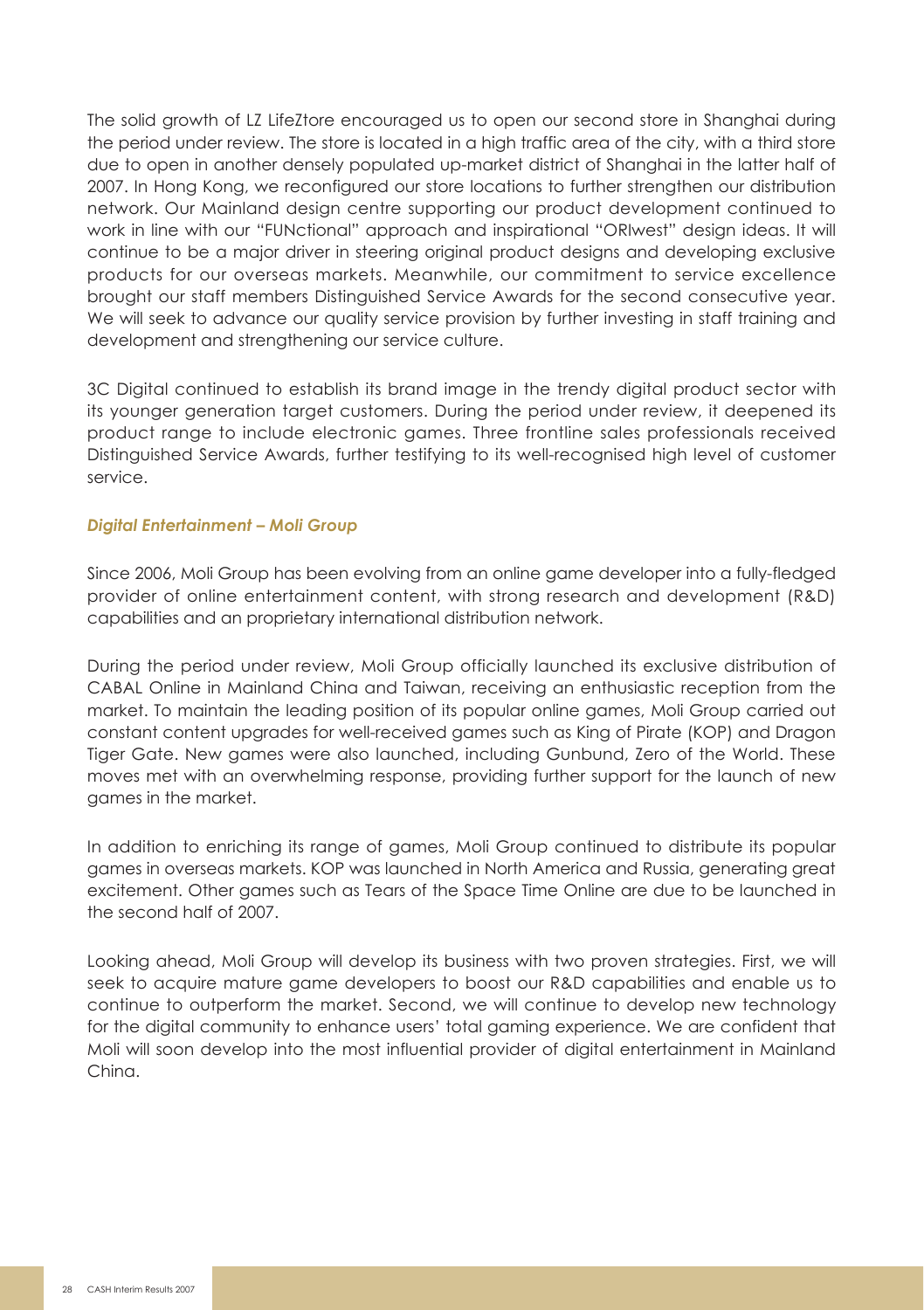#### *Strategic Investments*

In July 2007, the Group entered into a strategic joint venture agreement with Chongqing Chongyou Information Technology (Group) Company Limited (CYIT) to develop the core chipset market for third generation (3G) mobile handsets using TD-SCDMA technology in Mainland China. TD-SCDMA is a homegrown technology for 3G handsets in Mainland China. It is one of three 3G industry standards (along with the European WCDMA standard and American CDMA 2000 standard) approved by the Central Government for use in the Mainland. CYIT is one of the two pioneers developing TD-SCDMA technology and the only developer so far to pass all the relevant technology tests in the Mainland.

Under the 50-50 joint venture agreement, CYIT will inject TD-SCDMA technology, intellectual property and business into the joint venture while CASH will bring in capital investment to codevelop the 3G chipset market in Mainland China.

CYIT was founded by the Chongqing University of Posts and Telecommunications, one of the five key research institutes identified by the Ministry of Post and Telecommunications (predecessor of the Ministry of Information Industry) and the only institute with a focus and research capability in TD-SCDMA research and development.

As Mainland China is due to launch its 3G mobile service before the Beijing Olympic Games in August 2008, it is expected that there will be huge demand for 3G handsets, creating a tremendous business opportunity for chipset developers such as CYIT.

#### **Group Mission and Future Development**

The board of directors believes that with the solid growth and development of our businesses, the CASH Group will further consolidate its leading position as a multi-faceted service conglomerate in Greater China. As financial services, retail management, digital media and 3G mobile services are prominent business sectors in the Mainland, the Group is confident to leverage its solid foundation in Hong Kong to expand into the Mainland. The Group, through its subsidiary, formed a joint venture with other partners to acquire an office building in Shanghai, of which several floors of the building will be used as our Greater China headquarters in Mainland China.

As the Mainland's 11th Five-Year Plan sets clear targets for reforming the financial sector, it is expected that the Mainland's financial services industry will soon be opened up, especially to Hong Kong companies operating under the Closer Economic Partnership Arrangement (CEPA). In this regard, we are fully prepared to leverage our wealth of international experience, wide range of financial products, and solid foundation in Hong Kong to serve the Mainland financial services market. With our solid network for corporate finance and wealth management businesses in the Mainland, we are optimistic in establishing a strong foothold in the near future. Our next target is to establish a strong presence in the Mainland brokerage business through our advanced, client-focused, and borderless internet trading platforms. More financial and human resources, in addition to our new office building, will also be put into developing our Mainland business.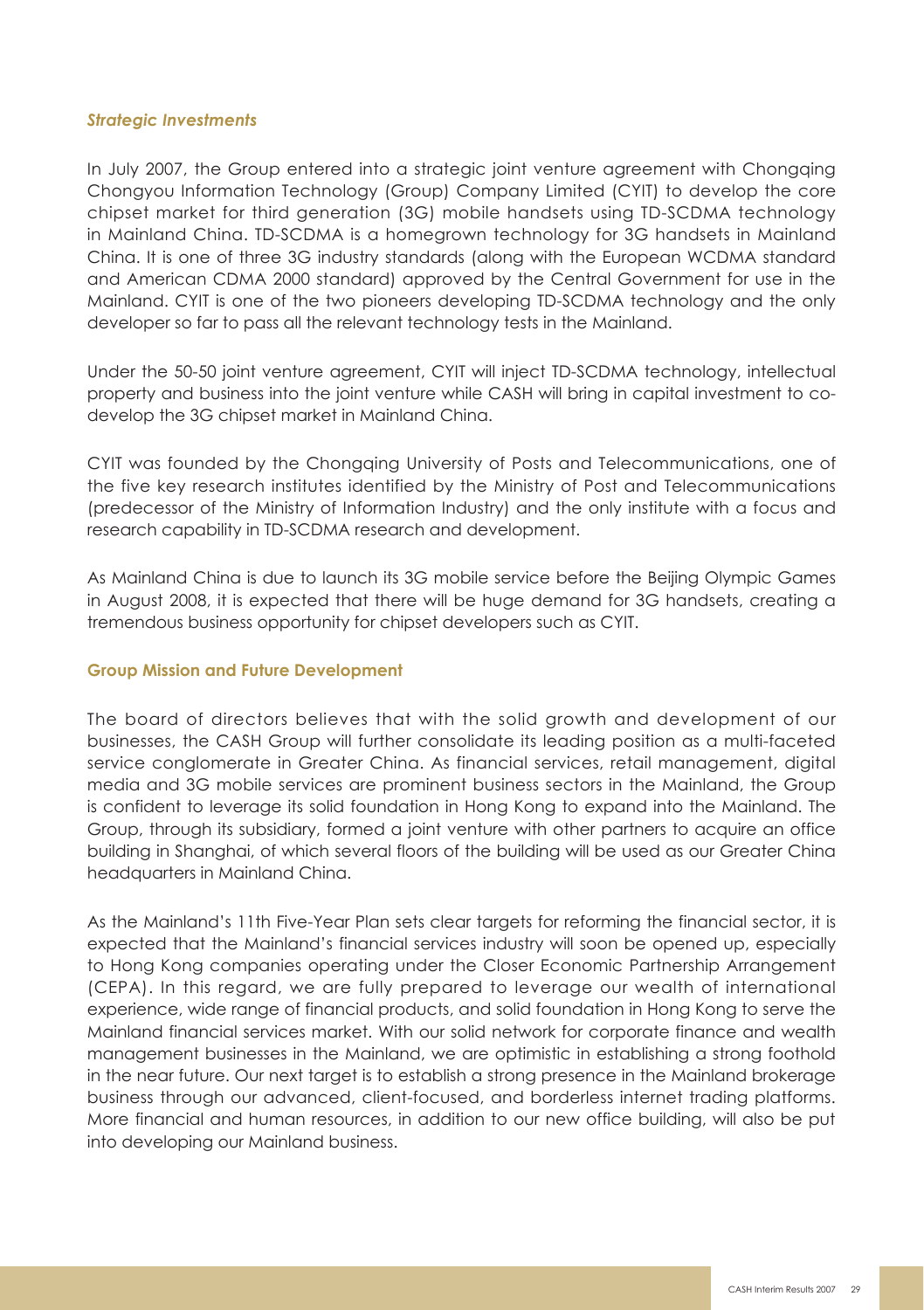# Employee Information

At 30 June 2007, the Group had 1,565 employees, of which 253 were at CFSG and its subsidiaries. Our employees were remunerated according to their performance, working experience and market conditions. In addition to basic salaries and Mandatory Provident Fund schemes, we also offered staff benefits including medical schemes, discretionary share options, performance bonus and sales commission. The total amount of remuneration cost of employees of the Group for the period under review was approximately HK\$107.0 million. We continue to organise both on the job and off the job trainings to employees in greas such as product knowledge, customer service, interview techniques, selling techniques, communication, presentation, coaching, team building, influencing, counselling, mentoring, system applications, project management, buyers development programme and continuous professional training programmes required by regulatory bodies.

## Directors' Interests in Securities

As at 30 June 2007, the interests or short positions of the Directors and chief executive of the Company in the shares, underlying shares and debentures of the Company or any of its associated corporations (within the meaning of Part XV of the Securities and Futures Ordinance ("SFO")) as recorded in the register required to be kept under section 352 of the SFO, or as otherwise notified to the Company and the Stock Exchange pursuant to the Model Code for Securities Transactions by Directors of Listed Companies were as follows:

## **A. The Company**

## *(a) Long positions in the ordinary shares*

|                      |                                     | Number of shares |                         |                     |
|----------------------|-------------------------------------|------------------|-------------------------|---------------------|
| Name                 | Capacity                            |                  | Personal Other interest | Shareholding<br>(%) |
|                      |                                     |                  |                         |                     |
| Kwan Pak Hoo Bankee  | Founder of a<br>discretionary trust |                  | 246.042.564*            | 37.49               |
| Law Ping Wah Bernard | Beneficial owner                    | 7.644.300        |                         | 1.16                |
|                      |                                     |                  |                         |                     |
|                      |                                     | 7.644.300        | 246.042.564             | 38.65               |
|                      |                                     |                  |                         |                     |

The shares were held by Cash Guardian. Mr Kwan Pak Hoo Bankee was deemed to be interested in all these shares as a result of his interests in Cash Guardian as disclosed in the "Substantial Shareholders" below.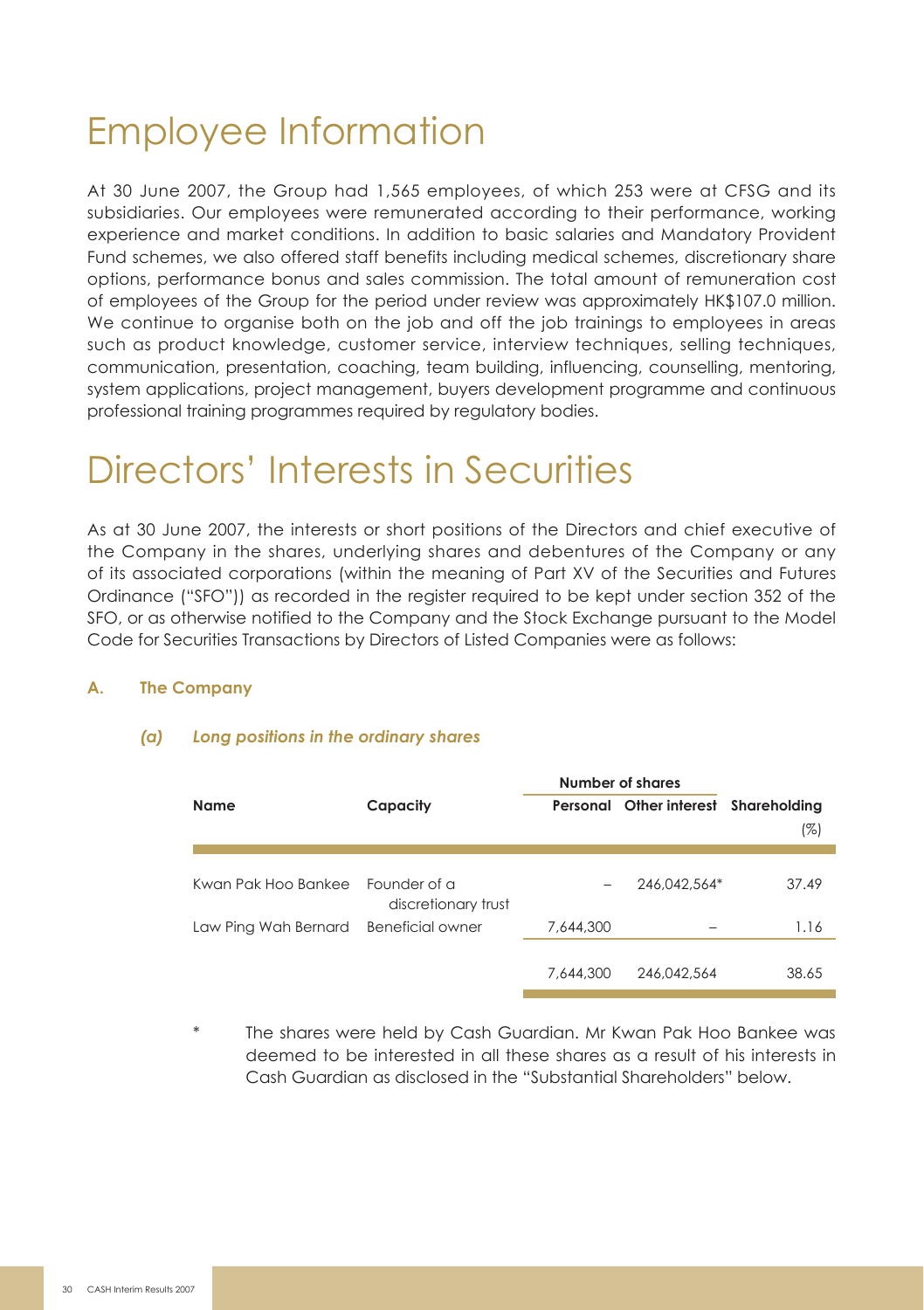## *(b) Long positions in the underlying shares – options under share option schemes*

|                       |                  |                        |                                |                  | Number of options                         |                              |                                         | Percentage                                   |
|-----------------------|------------------|------------------------|--------------------------------|------------------|-------------------------------------------|------------------------------|-----------------------------------------|----------------------------------------------|
| Name                  | Date of<br>grant | <b>Exercise period</b> | Exercise<br>price per<br>share | <b>Notes</b>     | outstanding<br>as at<br>1 January<br>2007 | granted during<br>the period | outstandina<br>as at<br>30 June<br>2007 | to issued<br>shares as at<br>30 June<br>2007 |
|                       |                  |                        | (HK\$)                         |                  |                                           | (Notes (2) & (3))            |                                         | $\left[\frac{\%}{\%}\right]$                 |
|                       |                  |                        |                                |                  |                                           |                              |                                         |                                              |
| Kwan Pak Hoo Bankee   | 13/11/2006       | 13/11/2006-12/11/2008  | 0.323                          | $\left(1\right)$ | 4.000.000                                 |                              | 4,000,000                               | 0.61                                         |
|                       | 6/6/2007         | 6/6/2007-31/5/2009     | 0.490                          | (1)              | ۰                                         | 2,500,000                    | 2,500,000                               | 0.38                                         |
| Lin Che Chu George    | 13/11/2006       | 13/11/2006-12/11/2008  | 0.323                          |                  | 4.000.000                                 | -                            | 4,000,000                               | 0.61                                         |
|                       | 6/6/2007         | 6/6/2007-31/5/2009     | 0.490                          |                  | ۰                                         | 2,500,000                    | 2,500,000                               | 0.38                                         |
| Law Ping Wah Bernard  | 13/11/2006       | 13/11/2006-12/11/2008  | 0.323                          |                  | 4.000.000                                 | ۰                            | 4,000,000                               | 0.61                                         |
|                       | 6/6/2007         | 6/6/2007-31/5/2009     | 0.490                          |                  | ۰                                         | 2,500,000                    | 2,500,000                               | 0.38                                         |
| Wong Kin Yick Kenneth | 13/11/2006       | 13/11/2006-12/11/2008  | 0.323                          |                  | 4,000,000                                 | -                            | 4,000,000                               | 0.61                                         |
|                       | 6/6/2007         | 6/6/2007-31/5/2009     | 0.490                          |                  | ۰                                         | 2,500,000                    | 2,500,000                               | 0.38                                         |
|                       |                  |                        |                                |                  | 16.000.000                                | 10.000.000                   | 26,000,000                              | 3.96                                         |

#### Notes:

- (1) Mr Kwan Pak Hoo Bankee is also the substantial shareholder of the Company.
- (2) The closing price of the share immediately before the date of grant of options on 6 June 2007 was HK\$0.480.
- (3) The fair value of the options granted by the Company to the Directors during the period totalled approximately HK\$205,000. The assumptions in arriving the fair value of the options are disclosed in the "Share Option Schemes" below.
- (4) The options are held by the Directors in the capacity of beneficial owners.
- (5) No option was lapsed, exercised or cancelled during the period.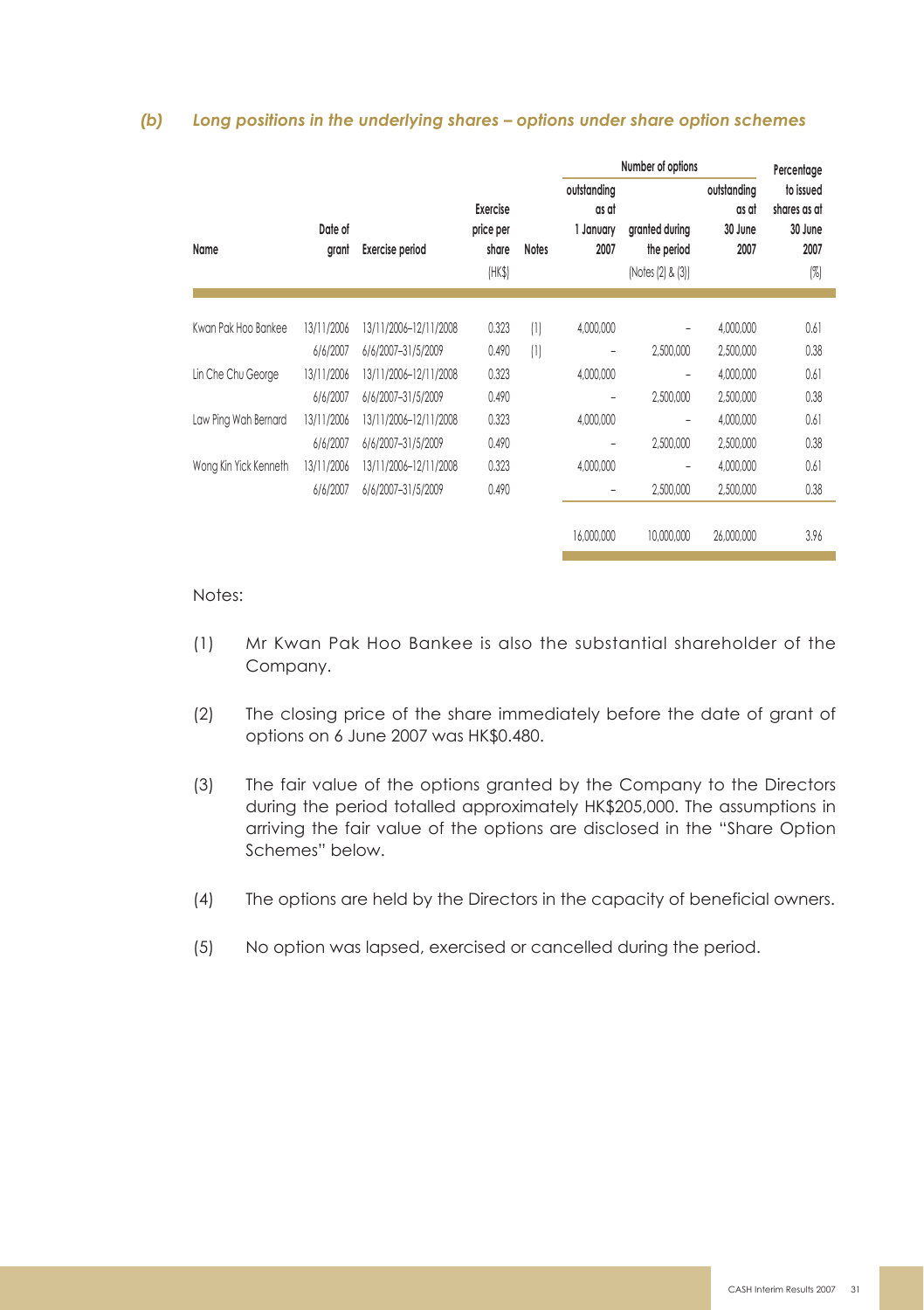## **B. Associated corporations (within the meaning of SFO)**

## *CFSG*

### *(a) Long positions in the ordinary shares*

|                       |                                     | Number of shares |                         |              |
|-----------------------|-------------------------------------|------------------|-------------------------|--------------|
| Name                  | Capacity                            |                  | Personal Other interest | Shareholdina |
|                       |                                     |                  |                         | (%)          |
|                       |                                     |                  |                         |              |
| Kwan Pak Hoo Bankee   | Founder of a<br>discretionary trust |                  | 711.700.839*            | 51.46        |
| Lin Che Chu George    | Beneficial owner                    | 280,000          |                         | 0.02         |
| Law Ping Wah Bernard  | Beneficial owner                    | 17.264.000       |                         | 1.25         |
| Wong Kin Yick Kenneth | Beneficial owner                    | 10,860,000       |                         | 0.79         |
|                       |                                     |                  |                         |              |
|                       |                                     | 28,404,000       | 711.700.839             | 53.52        |
|                       |                                     |                  |                         |              |

\* The shares were held as to 671,308,839 shares by Celestial Investment Group Limited, a wholly-owned subsidiary of the Company, and as to 40,392,000 shares by Cash Guardian. Mr Kwan Pak Hoo Bankee was deemed to be interested in all these shares as a result of his interests in the Company through Cash Guardian as disclosed in the "Substantial Shareholders" below.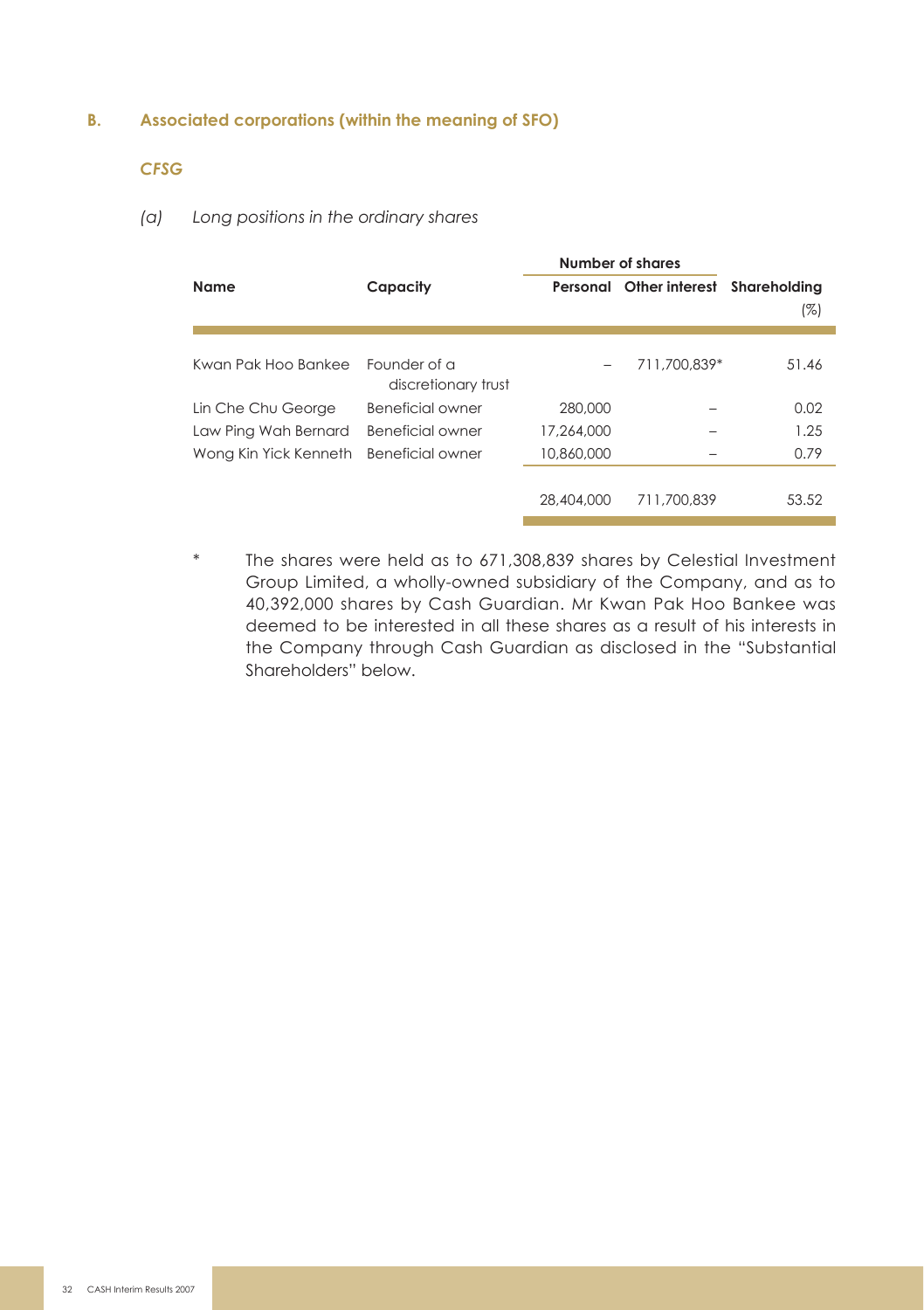*(b) Long positions in the underlying shares – options under share option schemes*

|                       |                  |                        |                                          |                  | Number of options                         |                                                 |                                         | Percentage                                             |
|-----------------------|------------------|------------------------|------------------------------------------|------------------|-------------------------------------------|-------------------------------------------------|-----------------------------------------|--------------------------------------------------------|
| Name                  | Date of<br>arant | <b>Exercise period</b> | Exercise<br>price per<br>share<br>(HK\$) | Note             | outstanding<br>as at<br>1 January<br>2007 | exercised<br>during the<br>period<br>(Note (2)) | outstandina<br>as at<br>30 June<br>2007 | to issued<br>shares as at<br>30 June<br>2007<br>$(\%)$ |
|                       |                  |                        |                                          |                  |                                           |                                                 |                                         |                                                        |
| Kwan Pak Hoo Bankee   | 7/7/2006         | 7/7/2006-31/7/2008     | 0.296                                    | $\left(1\right)$ | 6.000.000                                 | $\overline{\phantom{0}}$                        | 6.000.000                               | 0.43                                                   |
| Lin Che Chu George    | 7/7/2006         | 7/7/2006-31/7/2008     | 0.296                                    |                  | 13,800,000                                | $\qquad \qquad$                                 | 13,800,000                              | 0.99                                                   |
| Law Ping Wah Bernard  | 7/7/2006         | 7/7/2006-31/7/2008     | 0.296                                    |                  | 6.000.000                                 | $\overline{\phantom{0}}$                        | 6.000.000                               | 0.43                                                   |
| Wong Kin Yick Kenneth | 7/7/2006         | 7/7/2006-31/7/2008     | 0.296                                    |                  | 6,000,000                                 | (1,000,000)                                     | 5,000,000                               | 0.36                                                   |
|                       |                  |                        |                                          |                  | 31.800.000                                | (1,000,000)                                     | 30.800.000                              | 2.21                                                   |
|                       |                  |                        |                                          |                  |                                           |                                                 |                                         |                                                        |

Notes:

- (1) Mr Kwan Pak Hoo Bankee is also the substantial shareholder of the Company.
- (2) On 23 April 2007, 1,000,000 share options of CFSG were exercised at an exercise price of HK\$0.296 each by Mr Wong Kin Yick Kenneth. The weighted average closing date of CFSG's shares immediately before the date of exercise was HK\$0.355 per share.
- (3) The options are held by the Directors in the capacity of beneficial owner.
- (4) No option was granted, lapsed or cancelled during the period.

Save as disclosed above, as at 30 June 2007, none of the Directors, chief executive or their associates had any personal, family, corporate or other beneficial interests or short positions in the shares, underlying shares or debentures of the Company or any of its associated corporations (within the meaning of Part XV of the SFO).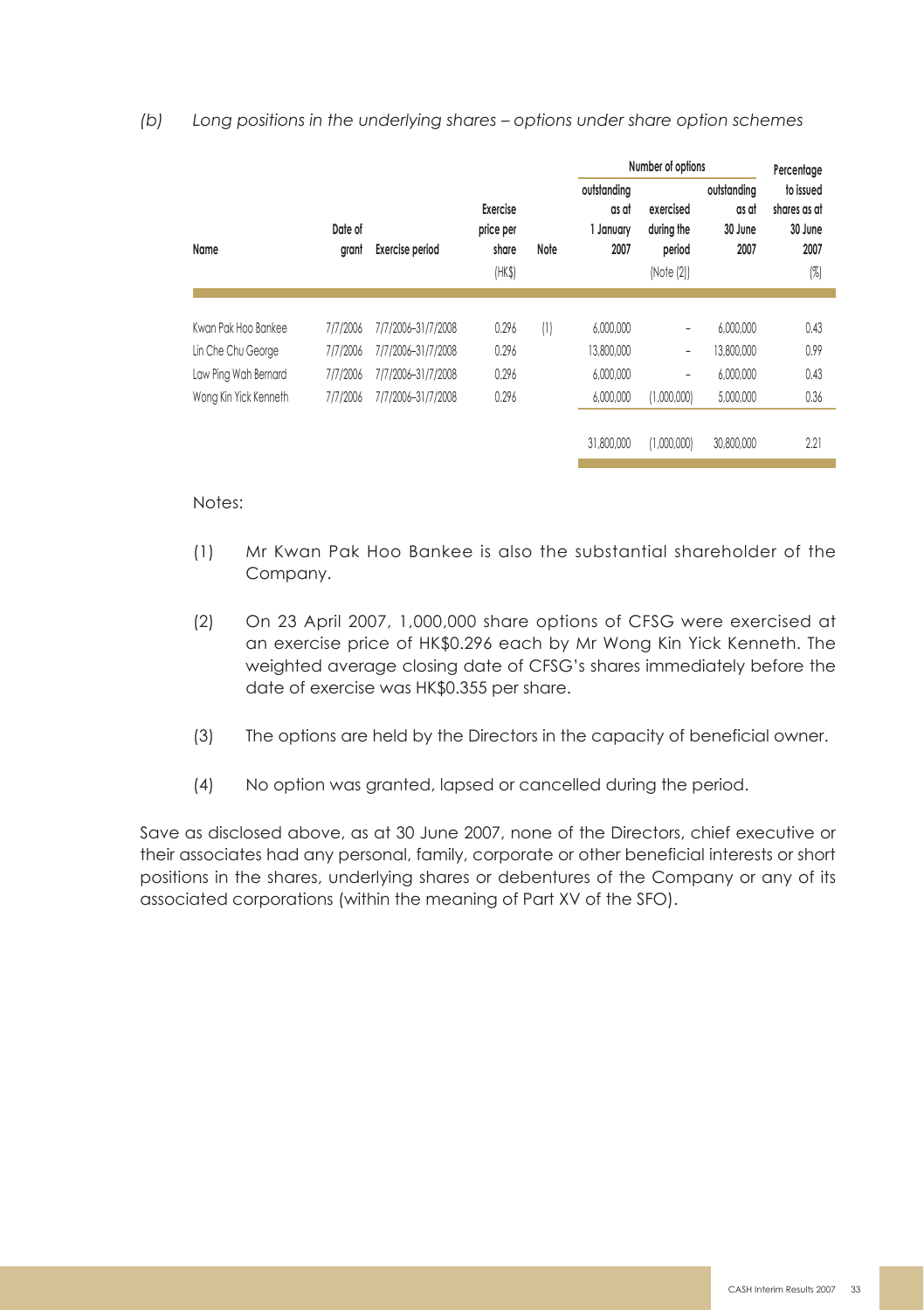# Share Option Schemes

## **The Company**

Details of share options to subscribe for shares in the Company granted to participants under the share option scheme of the Company during the six months ended 30 June 2007 were as follows:

|                  |                        |                                                 |              | Number of options                         |                                                      |                                         |
|------------------|------------------------|-------------------------------------------------|--------------|-------------------------------------------|------------------------------------------------------|-----------------------------------------|
| Date of grant    | <b>Exercise period</b> | <b>Exercise</b><br>price per<br>share<br>(HK\$) | <b>Notes</b> | outstanding<br>as at<br>1 January<br>2007 | granted<br>during the<br>period<br>(Notes (2) & (4)) | outstanding<br>as at<br>30 June<br>2007 |
| <b>Directors</b> |                        |                                                 |              |                                           |                                                      |                                         |
| 13/11/2006       | 13/11/2006-12/11/2008  | 0.323                                           | (1)          | 16,000,000                                |                                                      | 16,000,000                              |
| 6/6/2007         | 6/6/2007-31/5/2009     | 0.490                                           | (1)          | -                                         | 10,000,000                                           | 10,000,000                              |
|                  |                        |                                                 |              |                                           |                                                      |                                         |
|                  |                        |                                                 |              | 16,000,000                                | 10,000,000                                           | 26,000,000                              |
|                  |                        |                                                 |              |                                           |                                                      |                                         |
| <b>Employees</b> |                        |                                                 |              |                                           |                                                      |                                         |
| 13/11/2006       | 13/11/2006-12/11/2008  | 0.323                                           |              | 16,000,000                                |                                                      | 16,000,000                              |
| 30/5/2007        | 30/5/2007-31/5/2009    | 0.480                                           |              | -                                         | 11,700,000                                           | 11,700,000                              |
| 6/6/2007         | 6/6/2007-31/5/2009     | 0.490                                           |              | -                                         | 32,300,000                                           | 32,300,000                              |
|                  |                        |                                                 |              |                                           |                                                      |                                         |
|                  |                        |                                                 |              | 16,000,000                                | 44,000,000                                           | 60,000,000                              |
|                  |                        |                                                 |              |                                           |                                                      |                                         |
|                  |                        |                                                 |              | 32,000,000                                | 54,000,000                                           | 86,000,000                              |
|                  |                        |                                                 |              |                                           |                                                      |                                         |

Notes:

- (1) Details of the options granted to the Directors are set out in the section headed "Directors' Interests in Securities".
- (2) The closing price of the share immediately before the date of grant of options on 30 May 2007 and 6 June 2007 was HK\$0.500 and HK\$0.480 respectively.
- (3) No option was lapsed, exercised or cancelled during the period.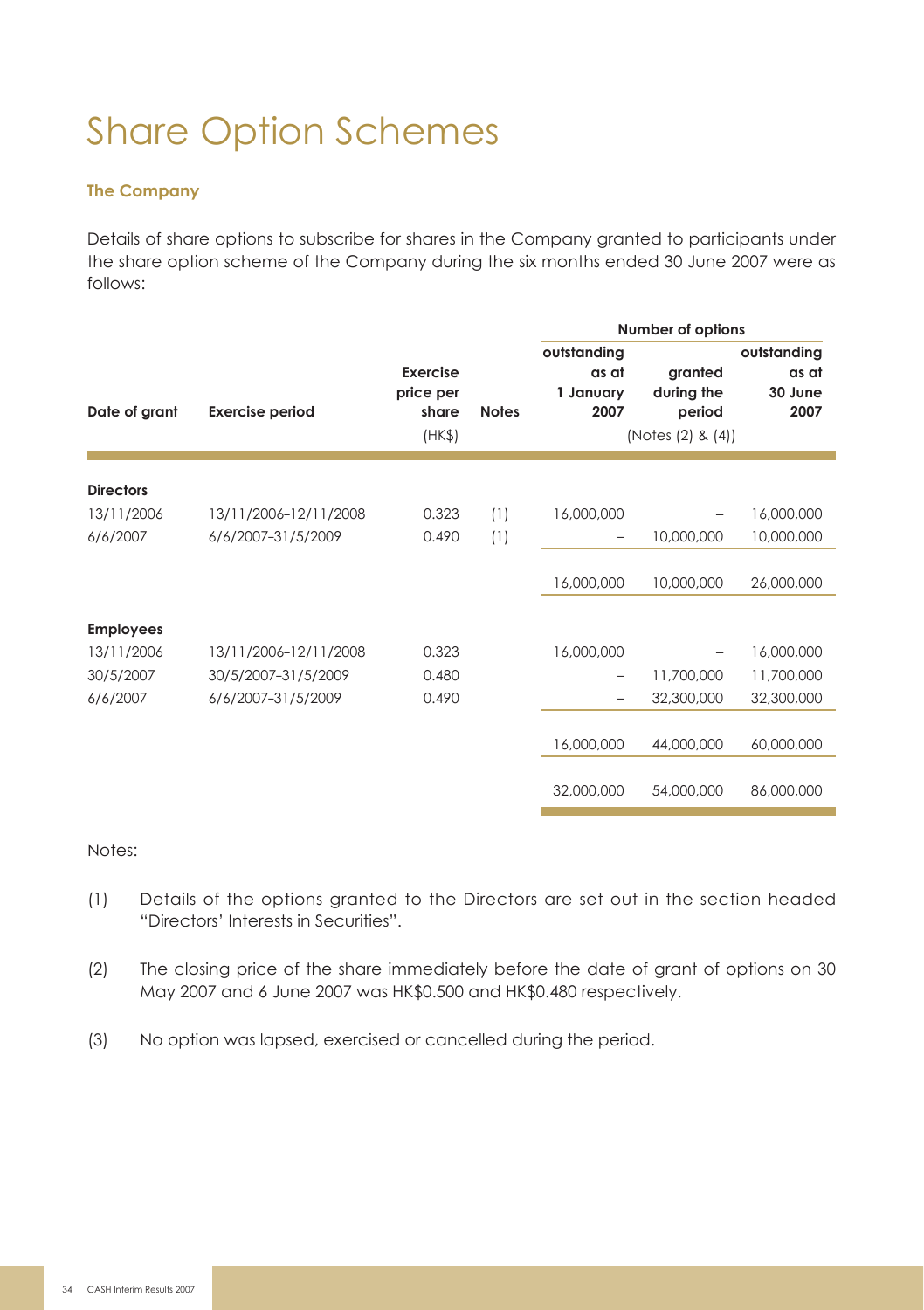(4) During the six months ended 30 June 2007, share options were granted on 30 May 2007 and 6 June 2007 respectively and are fully vested on the same dates. The estimated fair values of the share options aranted on these dates are HK\$1,129,230.

The fair values are calculated using the Black-Scholes pricing model. The inputs into the model were as follows:

|                              | Share options grant date |             |  |
|------------------------------|--------------------------|-------------|--|
|                              | 30 May 2007              | 6 June 2007 |  |
|                              |                          |             |  |
| Weighted average share price | HK\$0.351                | HK\$0.358   |  |
| Exercise price               | HK\$0.480                | HK\$0.490   |  |
| <b>Expected volatility</b>   | 77%                      | 77%         |  |
| Expected life                | 2 years                  | 2 years     |  |
| Risk-free rate               | 4.59%                    | 4.59%       |  |
| Expected dividend yield      | Nil                      | Nil         |  |

Expected volatility was determined by using the historical volatility of the Company's share price over the previous 256 trading days.

The Group recognised the total expenses of HK\$1,129,230 (2006: HK\$422,000) for the six months ended 30 June 2007 in relation to share options granted by the Company.

## **The subsidiary**

Details of share options to subscribe for shares in CFSG granted to participants under the share option scheme of CFSG during the six months ended 30 June 2007 were as follows:

## *CFSG*

|                  |                        |                                          |              | Number of options                         |                                                 |                                         |
|------------------|------------------------|------------------------------------------|--------------|-------------------------------------------|-------------------------------------------------|-----------------------------------------|
| Date of grant    | <b>Exercise period</b> | Exercise<br>price per<br>share<br>(HK\$) | <b>Notes</b> | outstanding<br>as at<br>1 January<br>2007 | exercised<br>during the<br>period<br>(Note (3)) | outstanding<br>as at<br>30 June<br>2007 |
|                  |                        |                                          |              |                                           |                                                 |                                         |
| <b>Directors</b> |                        |                                          |              |                                           |                                                 |                                         |
| 7/7/2006         | 7/7/2006-31/7/2008     | 0.296                                    | (1)          | 31,800,000                                | (1,000,000)                                     | 30,800,000                              |
|                  |                        |                                          |              |                                           |                                                 |                                         |
| <b>Employees</b> |                        |                                          |              |                                           |                                                 |                                         |
| 7/7/2006         | 7/7/2006-31/7/2008     | 0.296                                    |              | 68,500,000                                | -                                               | 68,500,000                              |
| 7/7/2006         | 7/7/2006-31/7/2010     | 0.296                                    | (2)          | 6,000,000                                 | -                                               | 6,000,000                               |
|                  |                        |                                          |              |                                           |                                                 |                                         |
|                  |                        |                                          |              | 74,500,000                                | -                                               | 74,500,000                              |
|                  |                        |                                          |              |                                           |                                                 |                                         |
|                  |                        |                                          |              | 106.300.000                               | (1,000,000)                                     | 105,300,000                             |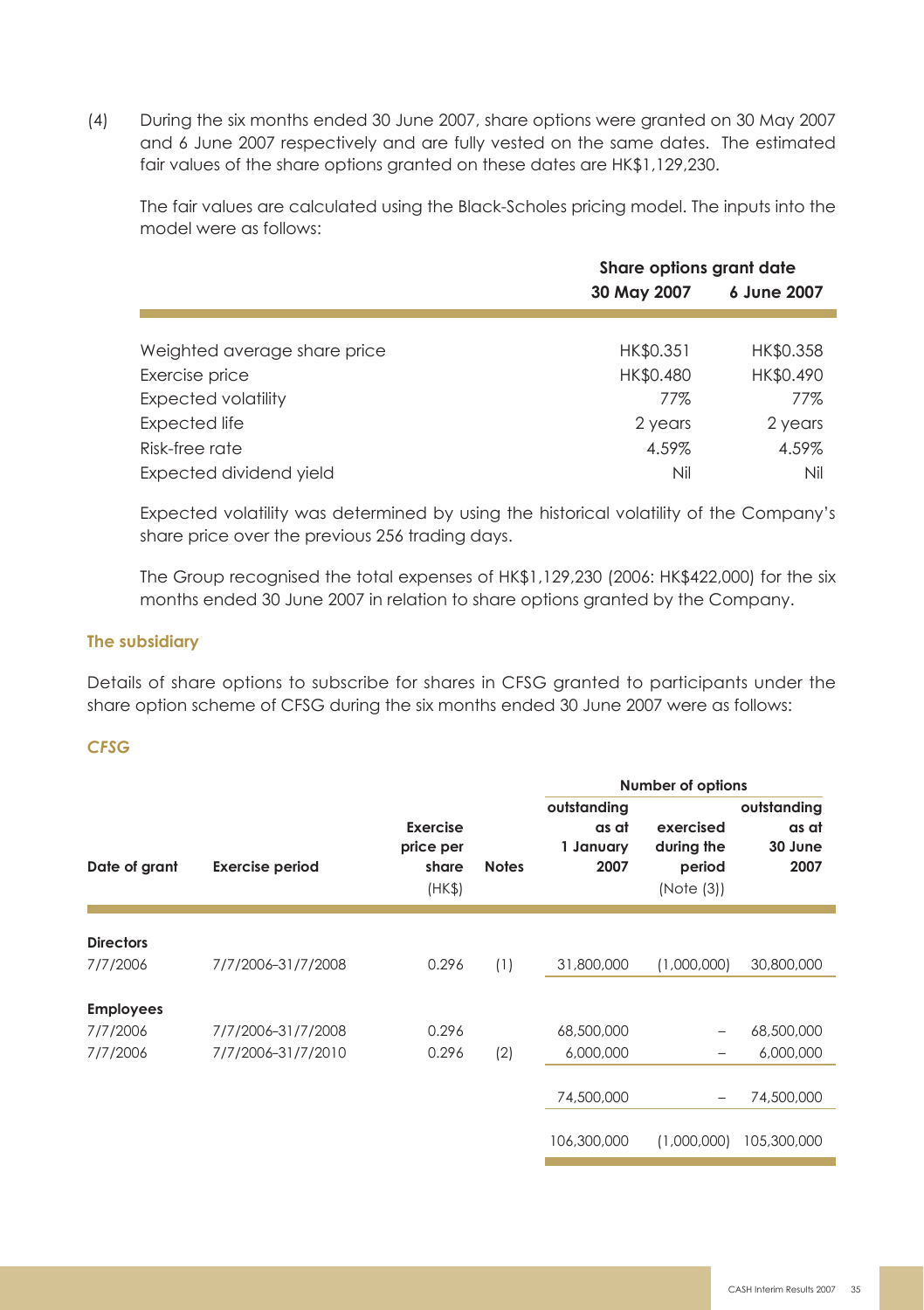### Notes:

- (1) Details of the options granted to the Directors are set out in the section headed "Directors' Interests in Securities".
- (2) The options are vested in 4 tranches as to (i) 25% exercisable from the commencement of the exercise period; (ii) 25% exercisable from the expiry of 12 months from the commencement of the exercise period; (iii) 25% exercisable from the expiry of 24 months from the commencement of the exercise period; and (iv) 25% exercisable from the expiry of 36 months from the commencement of the exercise period.
- (3) On 23 April 2007, 1,000,000 share options of CFSG were exercised at the exercise price of HK\$0.296 per share. The weighted average closing price of CFSG's shares immediately before the date of exercise was HK\$0.355 per share.
- (4) No option was granted, lapsed or cancelled during the period.

## Substantial Shareholders

As at 30 June 2007, the persons/companies, other than a Director or chief executive of the Company, who had interests or short positions in the shares and underlying shares of the Company as recorded in the register required to be kept under Section 336 of the SFO were as follows:

| <b>Name</b>                                                                            | Capacity                                | Number of   | shares Shareholding<br>(%) |
|----------------------------------------------------------------------------------------|-----------------------------------------|-------------|----------------------------|
| Jeffnet Inc ("Jeffnet") (Note (1))                                                     | Trustee of a discretionary<br>trust     | 246.042.564 | 37.49                      |
| Cash Guardian (Note (1))                                                               | Interest in a controlled<br>corporation | 246.042.564 | 37.49                      |
| Mr Al-Rashid, Abdulrahman Saad Interest in a controlled<br>("Mr Al-Rashid") (Note (2)) | corporation                             | 103,000,000 | 15.70                      |
| Abdulrahman Saad Al-Rashid &<br>Sons Company Limited<br>(''ARTAR") (Note (2))          | Beneficial owner                        | 103,000,000 | 15.70                      |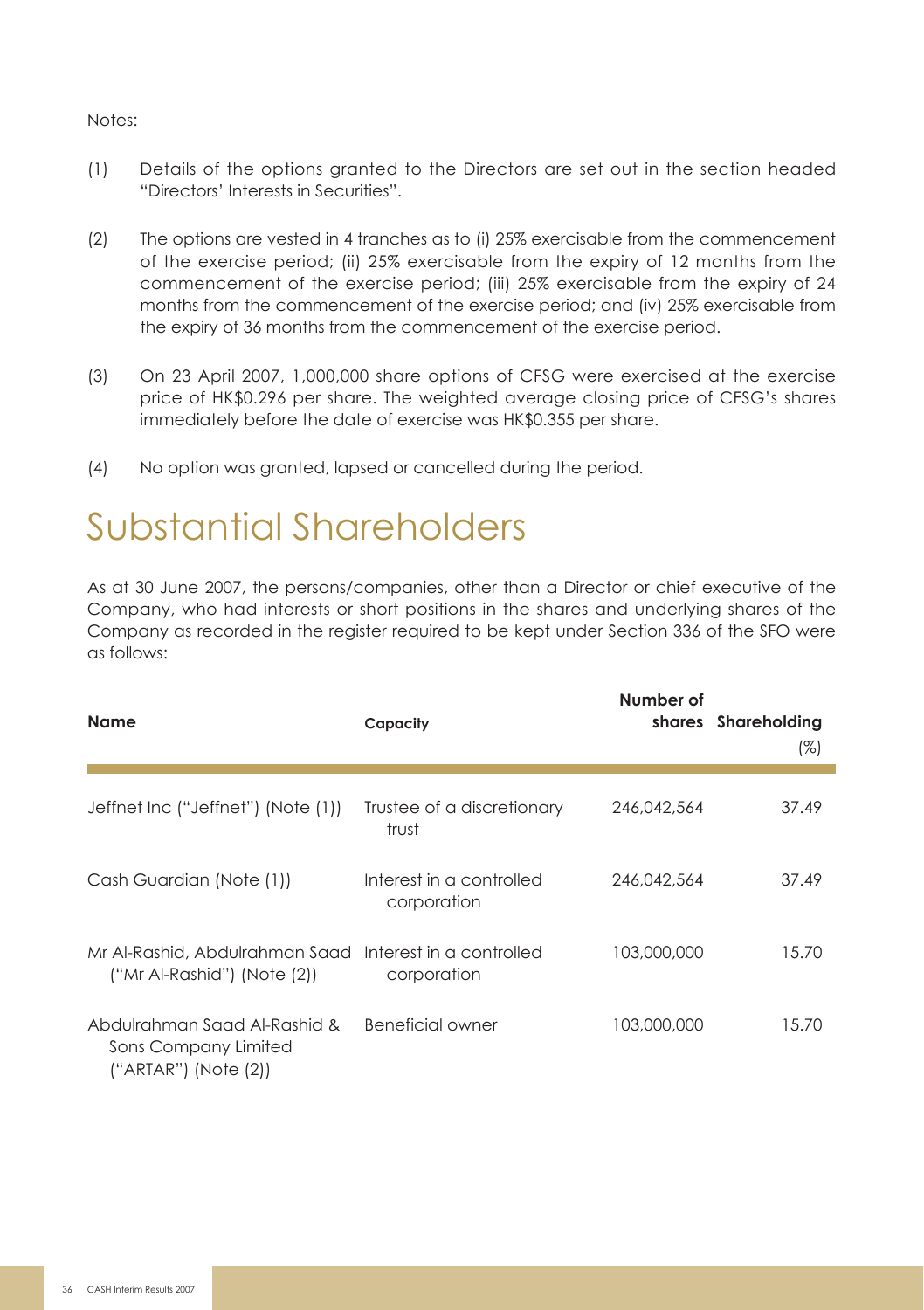## Notes:

- (1) This refers to the same number of shares held by Cash Guardian (which is 100% beneficially owned by Jeffnet). Jeffnet held these shares as trustee of The Jeffnet Unit Trust, units of which were held by a discretionary trust established for the benefit of the family members of Mr Kwan Pak Hoo Bankee. Pursuant to the SFO, Mr Kwan Pak Hoo Bankee and Jeffnet were deemed to be interested in the shares held by Cash Guardian. The above interest has already been disclosed as other interest of Mr Kwan Pak Hoo Bankee in the section headed "Directors' interests in securities" above.
- (2) This refers to the same number of shares were held by ARTAR, which was a 45% owned controlled corporation of Mr Al-Rashid. Pursuant to the SFO, Mr Al-Rashid was deemed to be interested in the shares held by ARTAR.

Save as disclosed above, as at 30 June 2007, no other parties were recorded in the register required by the SFO to be kept as having an interest of 5% or more or short positions of the issued share capital of the Company.

## Corporate Governance

During the accounting period from 1 January 2007 to 30 June 2007 ("CG Period"), the Company had duly complied with the code provisions set out in the Code on Corporate Governance Practices ("CG Code") contained in Appendix 14 of the Listing Rules with except for the deviations summarised as follows:

## **CG Code Deviation and reason**

A.2.1 The roles of Chairman and chief executive officer ("CEO") should be separate and should not be performed by the same individual

The defined roles and responsibilities of the CEO shall be placed with a CEO other than the Chairman or if no CEO is appointed, shall be shared and jointly saddled by all Executive Directors ("ED(s)"). During the CG Period, the Company has not maintained a CEO as the roles and responsibilities of the CEO was shared and jointly saddled by all EDs.

Save for the above, the Company has been in compliance with the CG Code throughout the six months ended 30 June 2007.